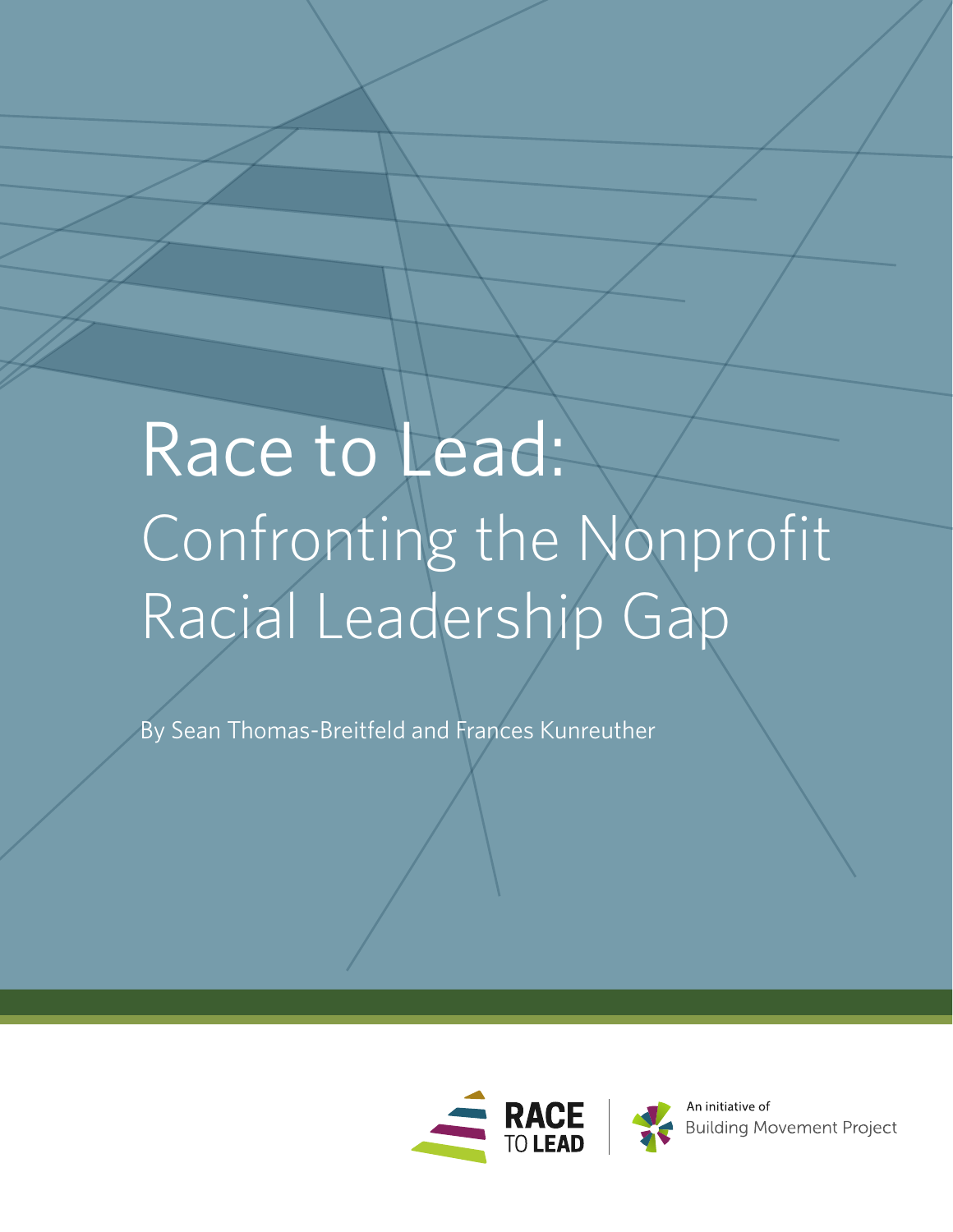

## About the Authors

Sean Thomas-Breitfeld (sthomas-breitfeld@buildingmovement.org) co-directs the Building Movement Project and has authored reports and articles on race, intersectionality, movement building, and social change. Sean is an Adjunct Assistant Professor of Public Service at the NYU Wagner Graduate School of Public Service where he teaches a class on race, identity, and inclusion in organizations.

Frances Kunreuther (fkunreuther@buildingmovement.org) co-directs the Building Movement Project. She is co-author of Working Across Generations: Defining the Future of Nonprofit Leadership (Jossey Bass, 2008) and From the Ground Up: Grassroots Organizations Making Social Change (Cornell, 2006).

The Building Movement Project works at the national level to support and advance the potential of nonprofit organizations as sites for progressive social change. We conduct research and develop tools and training materials that help nonprofit organizations support the voice and power of the people they serve.

## Acknowledgements

It is not possible here to list all the people and organizations who helped us with the survey, its distribution, and this report. Our fifteen distribution partners made sure the survey was out in the field along with influencers such as Shawn Dove, Vu Le, and Beth Kanter, among many others who promoted the survey on social media. Focus group facilitators Elizabeth Scott (who also co-designed the protocol), Alicia Lueras Maldonado, Mari Ryono, Fleur Larsen, and Wendy Wolff helped us gather reactions and insights about the initial survey results.

The readers of this report—Maura Bairley, Rachel Baker, Laila Bell, Helen Kim, Sally Leiderman, Danesh Medora, Samantha Mellerson, Maggie Potapchuk, Meredith Reitman, and Trish Tchume—offered us invaluable feedback. We also thank the many consultants and nonprofit capacity builders for listening to the findings and contributing their insights and suggestions early in the report process. The Leadership Funders Group and other funders gave us useful advice from the perspective of investors. Shawnda Chapman Brown was our chief data analyst, helped by Prof. Juan Battle, and Meredith Reitman supported the qualitative analysis. BMP's staff team, Nhan Truong, research associate, and Noelia Mann, communications and operations coordinator, were key to the development of this report. Finally, our national project team offered support and comments at crucial steps in the process.

We are extremely grateful for the Annie E. Casey Foundation's support of the Nonprofits, Leadership, and Race survey. We received additional support from the David and Lucile Packard Foundation and an anonymous fund.





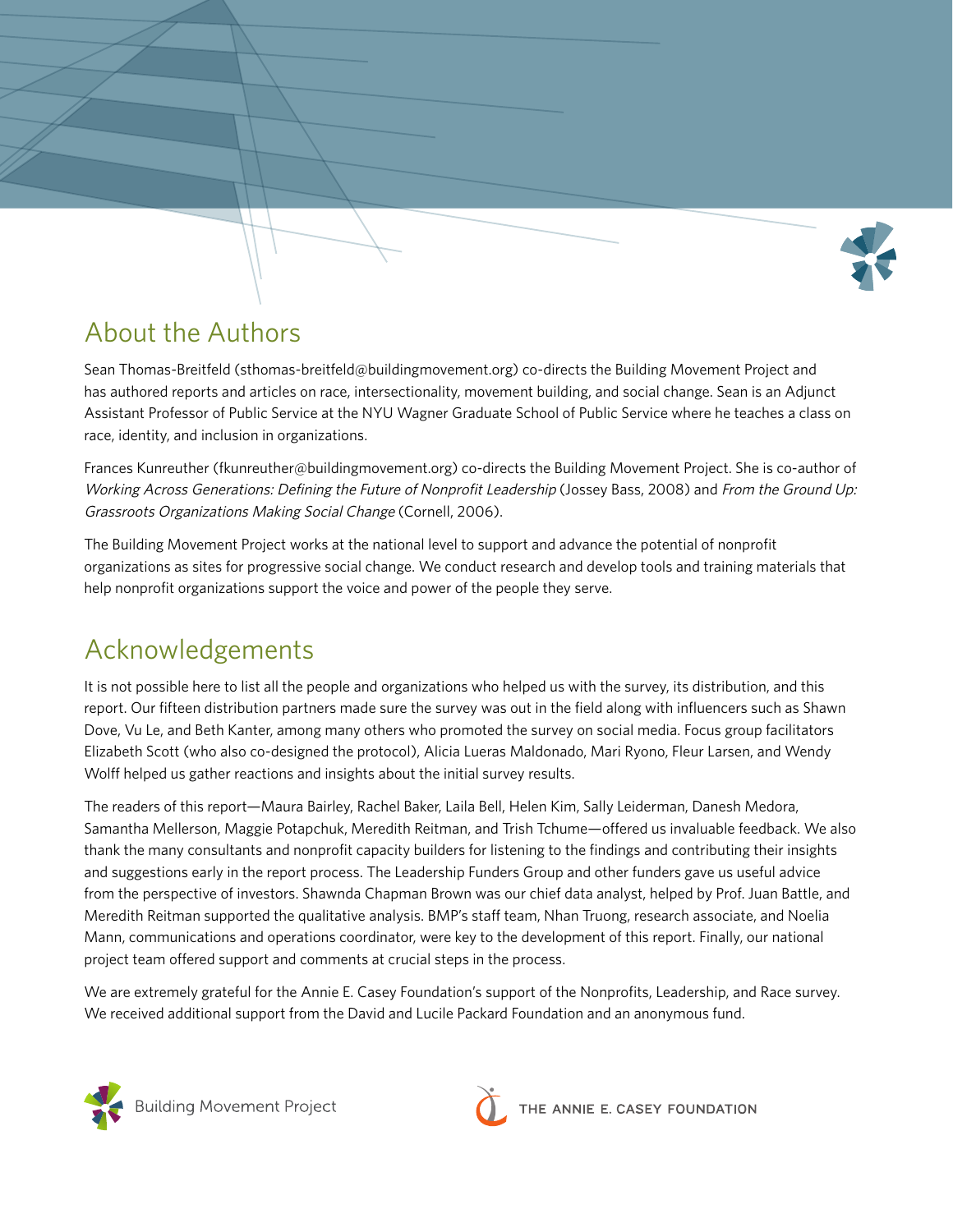## Contents



#### **01** INTRODUCTION

- **›** Background
- **›** Changing the Focus
- **›** Methodology

### O5 KEY FINDINGS

- **›** Demographics of the Respondents
- **›** Key Finding 1: It's NOT about Differences in Background or Qualifications
- **›** Key Finding 2: It's NOT about a Lack of Aspirations
- **›** Key Finding 3: It's NOT about Skills and Preparation
- **›** Key Finding 4: It IS an Uneven Playing Field
- **›** Key Finding 5: It IS the Frustration of "Representing"
- **›** Key Finding 6: It's NOT Personal, It IS the System

### 18 CALL TO ACTION

- **›** Rewrite the Story
- **›** Address Systems Barriers
- **›** Indicators of Progress
- 21 **CONCLUSION**
- 22 ENDNOTES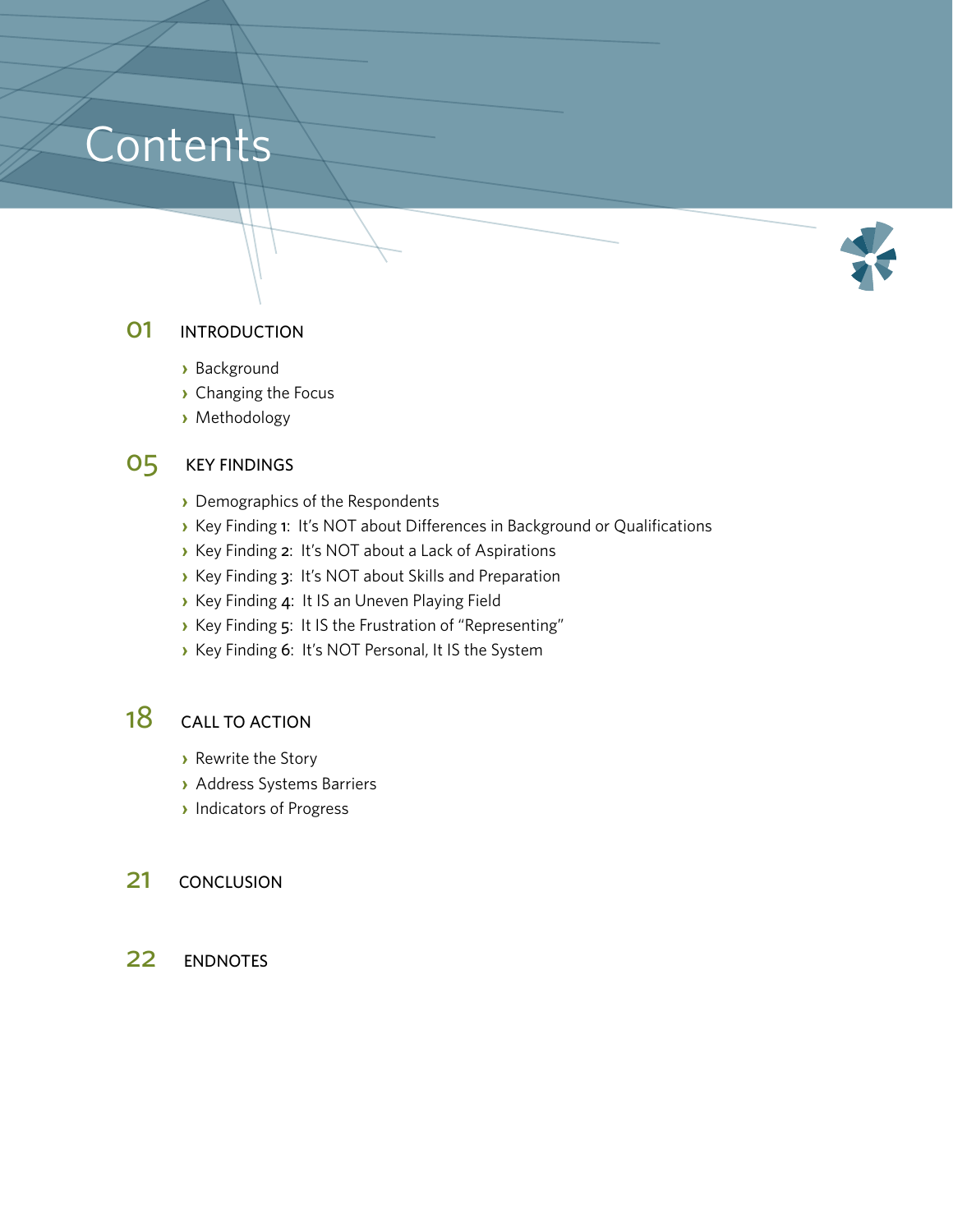## Introduction



The nonprofit sector is experiencing a racial leadership gap. Studies show the percentage of people of color in the executive director/CEO role has remained under 20% for the last 15 years<sup>1</sup> even as the country becomes more diverse.

To understand the causes of this disparity, the Building Movement Project conducted the Nonprofits, Leadership, and Race survey with over 4,000 respondents. The study found few differences between white and people of color (POC) respondents in their aspirations or preparation for leadership roles—in fact people of color are more likely to be interested in becoming a nonprofit leader than whites. Survey respondents identified Boards of Directors and executive recruiters as key barriers to the hiring of more people of color executive directors/CEOs.

The results call into question the common assumption that to increase the diversity of nonprofit leaders, people of color need more training. The findings point to a new narrative. To increase the number of people of color leaders, the nonprofit sector needs to address the practices and biases of those governing nonprofit organizations. Rather than focus on the perceived deficits of potential leaders of color, the sector should concentrate on educating nonprofit decision-makers on the issues of race equity and implicit bias accompanied by changes in action leading to measurable results. This transfers the responsibility for the racial leadership gap from those who are targeted (people of color) to those who oversee organizations as well as the sector overall, which needs to embrace systems change work to ensure that its policies, practices, and culture are aligned with the values of diversity, inclusion, and equity.

## Background

Over a decade ago, concern over generational shifts in nonprofit leadership began to surface.<sup>2</sup> Studies warned of a looming crisis, anticipating too few new leaders with the experience and interest to take on these roles.<sup>3</sup> Reports on younger leaders—both current and aspiring—began to surface issues related to race and executive leadership,<sup>4</sup> part of a growing awareness of the need to address issues of race and race equity in nonprofit staffing and leadership.<sup>5</sup> New programs were developed that focused on leadership training especially targeting a diverse pool as the sector's future leaders.<sup>6</sup>

Yet the rhetoric on diversity in leadership has not matched the numbers. Programs and education on leadership and race have not resulted in more leaders of color in the



To increase the number of people of color leaders, those who oversee organizations need to recognize and take responsibility for addressing the racial leadership gap.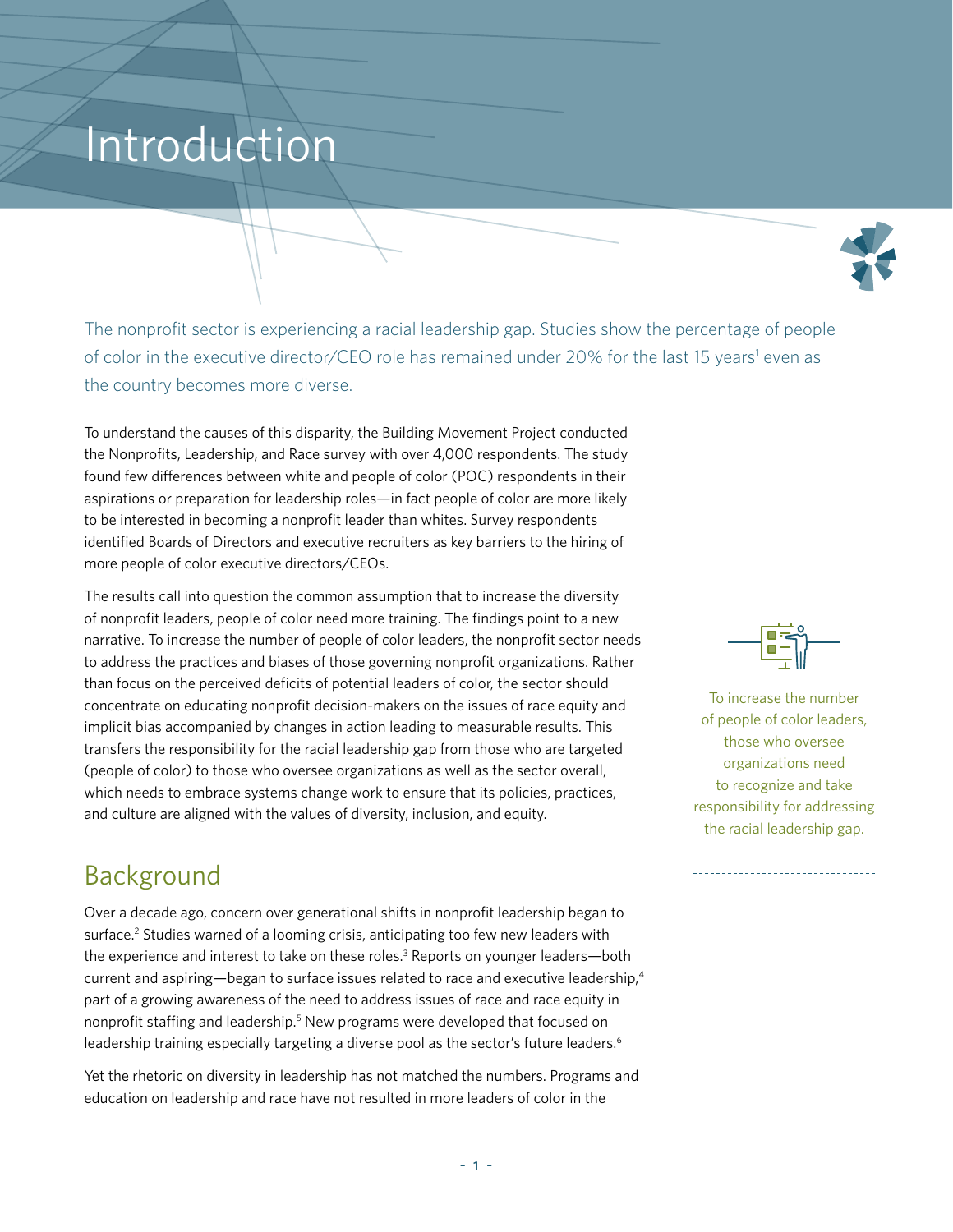executive director/CEO role. The Daring to Lead reports from 2006 and 2011 focus on nonprofit leadership; both reports found 82% of the executives who answered the survey identified as white.<sup>7</sup> BoardSource's 2015 Leading with Intent reported that 89% of the CEOs identified as white.<sup>8</sup> In other words, survey results consistently indicate less than 20% of executive directors/CEOs of nonprofits are people of color. And this number has not budged for over a decade.

## Changing the Focus

To find out more about this racial leadership gap, we conducted the Nonprofits, Leadership, and Race survey. Over 4,000 respondents answered questions about their current nonprofit job, interest in leading a nonprofit, training/supports, views of leadership, and personal background.<sup>9</sup> They were also asked about their views on race and the nonprofit sector. Demographic information included a question asking if the respondent identified as white or a person of color.<sup>10</sup> This report, the first in a series to be released over the next two years, will compare people of color and white respondents' background, aspirations to be leaders, training, and attitudes towards leadership.

The findings from the survey challenge the way the nonprofit sector has been approaching the racial leadership gap. The prevailing theory of change has been that there needs to be more attention on finding or convincing people of color to consider leadership positions, keeping those who are qualified from leaving the sector, and offering training to the others to prepare them for taking on the top job. Underlying this logic are the assumptions that people of color are less interested in nonprofit leadership than their white counterparts, that qualified leaders of color will leave the nonprofit sector, and that those who stay do not have the skills to be competitive (without help) for top leadership jobs.

The results tell a different story. They show more similarities than differences in the background and preparation between white and POC respondents. In addition, people of color are more likely to aspire to be leaders than white respondents. Many of the investments to improve the chances that people of color will be hired into leadership have focused on helping to prepare these individuals for leadership roles. Survey respondents believe that they need more skills to take on the top role in nonprofits. But they also identify structural barriers such as nonprofit boards looking for someone who is the "right fit" or recruiters who do not present viable candidates of color.<sup>11</sup>

The findings indicate that people of color are as ready as whites to take on leadership roles, but they face unspoken and unconscious biases that prevent those with the hiring power from fairly assessing, recognizing, and valuing their potential. In other words, people of color with leadership aspirations are finding that their leadership interests are not matched with opportunities to take on these roles. Offering people of color supports to advance their leadership is important, especially given the racial bias they are likely to encounter. However, as many people of color already know, training



Survey results consistently indicate less than 20% of executive directors/CEOs of nonprofits are people of color.



People of color with leadership aspirations are finding that their leadership interests are not matched with opportunities to take on these roles.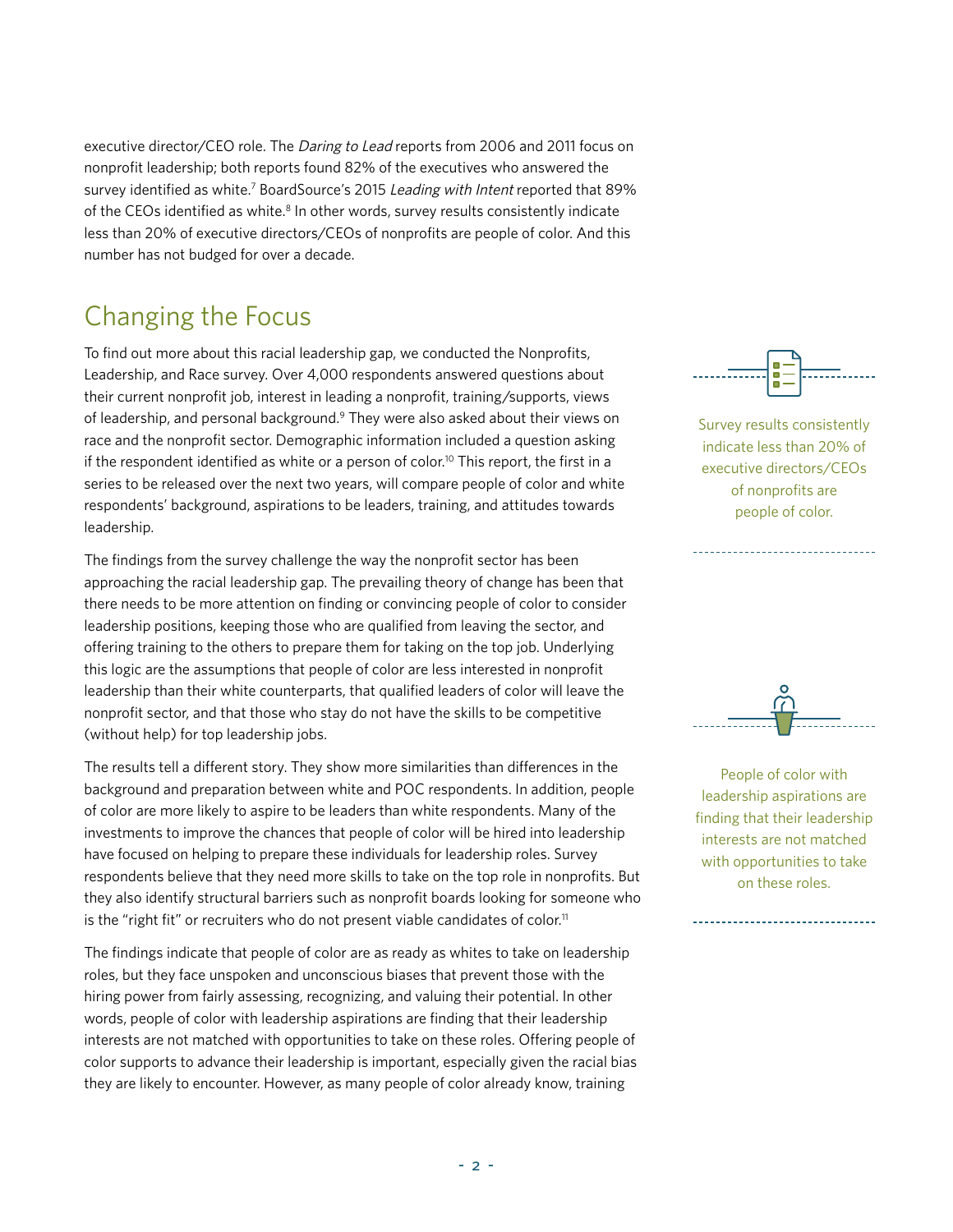will not succeed in moving the dial without a simultaneous and widespread effort to target those governing organizations, challenging the norms and assumptions about race that are deeply embedded in the nonprofit sector and in our society at large.

More specifically:

#### **› It's NOT about Differences in Background or Qualifications**

 People of color and white respondents have similar backgrounds in education, position, salary, and years working in the nonprofit sector.

#### **› It's NOT about a Lack of Aspirations**

 People of color aspire to be leaders more than white respondents. For those who do not aspire to leadership, most—across race—are looking to maintain work/ personal life balance. But people of color who are not aspiring leaders are more likely to be looking for jobs outside of the nonprofit sector.

#### **› It's NOT about Skills and Preparation**

 Most aspiring leaders thought they had the qualities needed to be a good leader. When asked about the training they received, people of color and whites had few differences in the areas of financial skills, goal setting, articulating a vision, advocacy, and collaboration. People of color were more likely to see themselves as visionary and able to relate to their target population, but less ready to fundraise than whites.

#### **› It IS an Uneven Playing Field**

 The majority of aspiring leaders feel prepared to take on an executive role. However, over a third reported they want more technical and management skills, with POC respondents identifying this need more often than whites. People of color were more likely than white respondents to see race/ethnicity as a barrier to their advancement.

#### **› It IS the Frustration of "Representing"**

 All respondents have challenges, but people of color are significantly more frustrated by the stress of being called upon to represent a community. They are also more challenged by inadequate salaries, the need for role models, lack of social capital/networks, and the need for relationships with funding sources.

#### **› It's NOT Personal, It IS the System**

 Respondents across race squarely identify the lack of people of color in top leadership roles as a structural problem for the nonprofit sector. They believe that executive recruiters and boards could do more to diversify leadership. Whether due to bias or other factors, respondents of color were more likely than whites to agree it is harder for people of color to fundraise. They also were more likely than whites to see barriers to people of color advancing either because of smaller professional networks and/or the need for more training.



Investments made in developing leaders of color may offer needed support, but they must be accompanied by work that addresses assumptions and implicit biases deeply embedded in nonprofit policies, practices, and structures.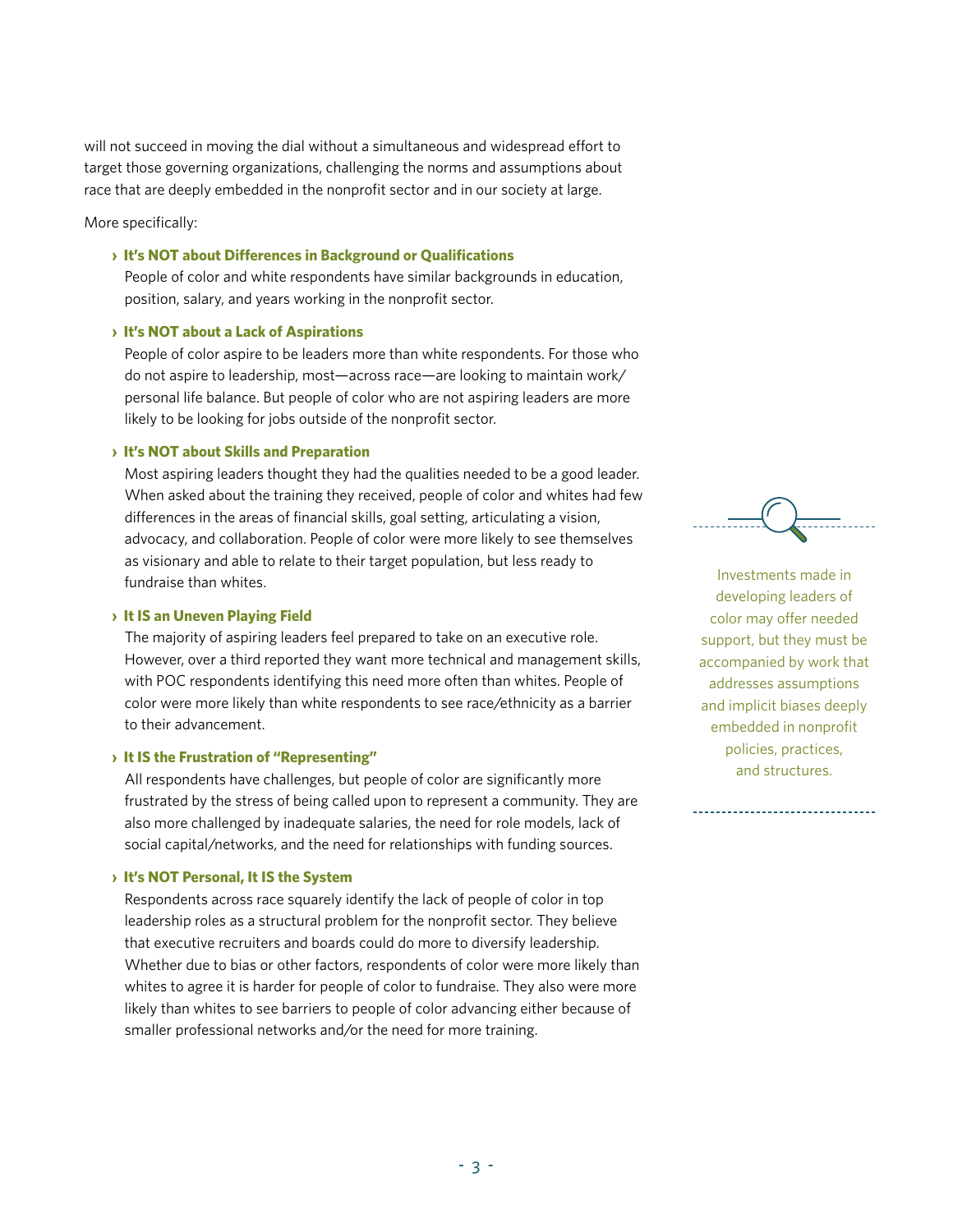The problems facing people of color who are interested in becoming leaders are not issues that can be addressed by helping aspiring leaders of color to engage in continuous self-improvement and development. The barriers are based on structures within organizations and the sector as a whole. Investments made in developing leaders of color may offer needed support, but they must be accompanied by work that addresses assumptions and implicit biases deeply embedded in nonprofit policies, practices, and structures. In other words, training and preparation should be required for people in positions of power in order to raise awareness of the barriers facing aspiring leaders of color. This consciousness would need to continue once leaders of color land the job so they are not marginalized by boards and funders. Finally, none of this can be done alone. The sector itself must change its culture and norms, facing its own biases about who is qualified to lead and why.

## Methodology

The Nonprofits, Leadership, and Race survey was designed after reviewing the literature on race and leadership in the nonprofit and for-profit sectors, and conducting three dozen interviews with nonprofit leaders, capacity builders, and funders on the barriers people of color faced in becoming leaders. The survey asked questions about respondents' personal and organizational background, their future career plans, the development and support of their leadership, and their perceptions on leadership and race in the nonprofit sector. In addition, those taking the survey were offered several "write-in" opportunities to elaborate on their responses.

The online survey distribution—a convenience sample—was conducted throughout the U.S. In addition to the Building Movement Project, the survey was distributed through 15 partner organizations and almost 100 nonprofit "influencers",<sup>12</sup> many of whom were selected because of their reach among people of color working in nonprofits. The survey link was sent out through newsletters and emails, and social media sites such as Facebook and Twitter. Almost half of the respondents reported receiving the survey through social media (24%) or a colleague/friend (18%). After three months in the field, the sample was closed with a total of 4,385 respondents.<sup>13</sup>



Number of survey respondents



3 mo.

Number of months survey was in the field

15 / 100

Survey distribution: partner organizations/ nonprofit "influencers"



Respondents receiving survey via social media/ colleague or friend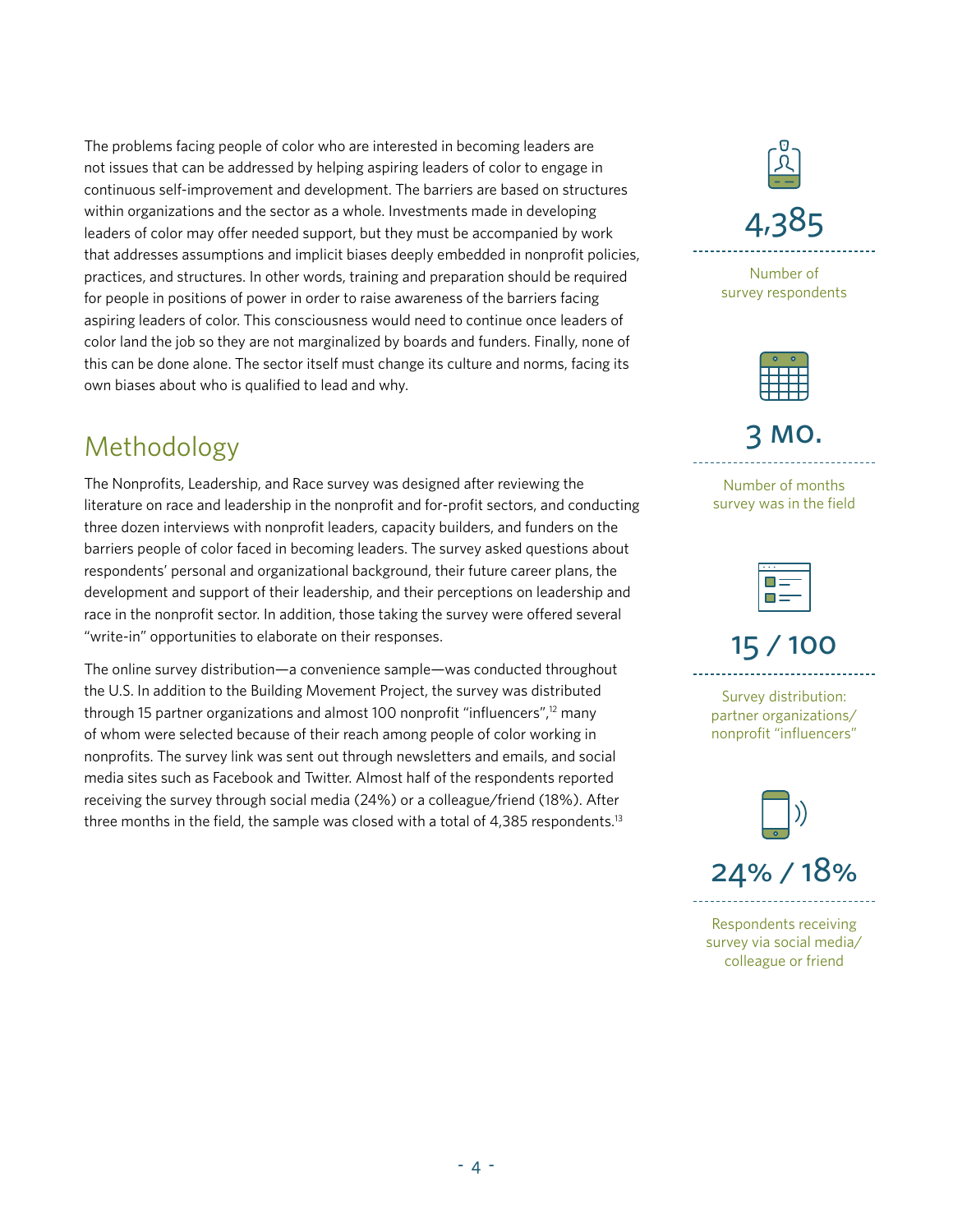## Key Findings



## Demographics of the Respondents

This report specifically compares people of color as a group to whites in order to understand the racial leadership gap.<sup>14</sup> The composition of the sample can be seen below. There were 4,385 surveys filled out from people in all 50 U.S. states. However, this report only includes the 4,055 who currently work in the nonprofit sector, leaving out board members. Respondents were asked whether they identified as white or as a person of color; everyone was also asked their race/ethnicity. As seen in Figure 1, 42% of the respondents identified as people of color and 58% white. The breakdown by race among people of color closely matches those of the overall sector as reported by the Bureau of Labor Statistics.<sup>15</sup> In our sample, 15% identified as African American/ Black (BLS for similar organizations is 15%), 8% Asian American/Pacific Islander (BLS 6%), 11% Latino/a or Hispanic (BLS 10%) and 1% Native American. In addition, 8% of the people of color in our sample were multiracial.<sup>16</sup>



50

Number of U.S. states participating

in the survey



Number of respondents who currently work in the nonprofit sector

Figure 1: Race/Ethnicity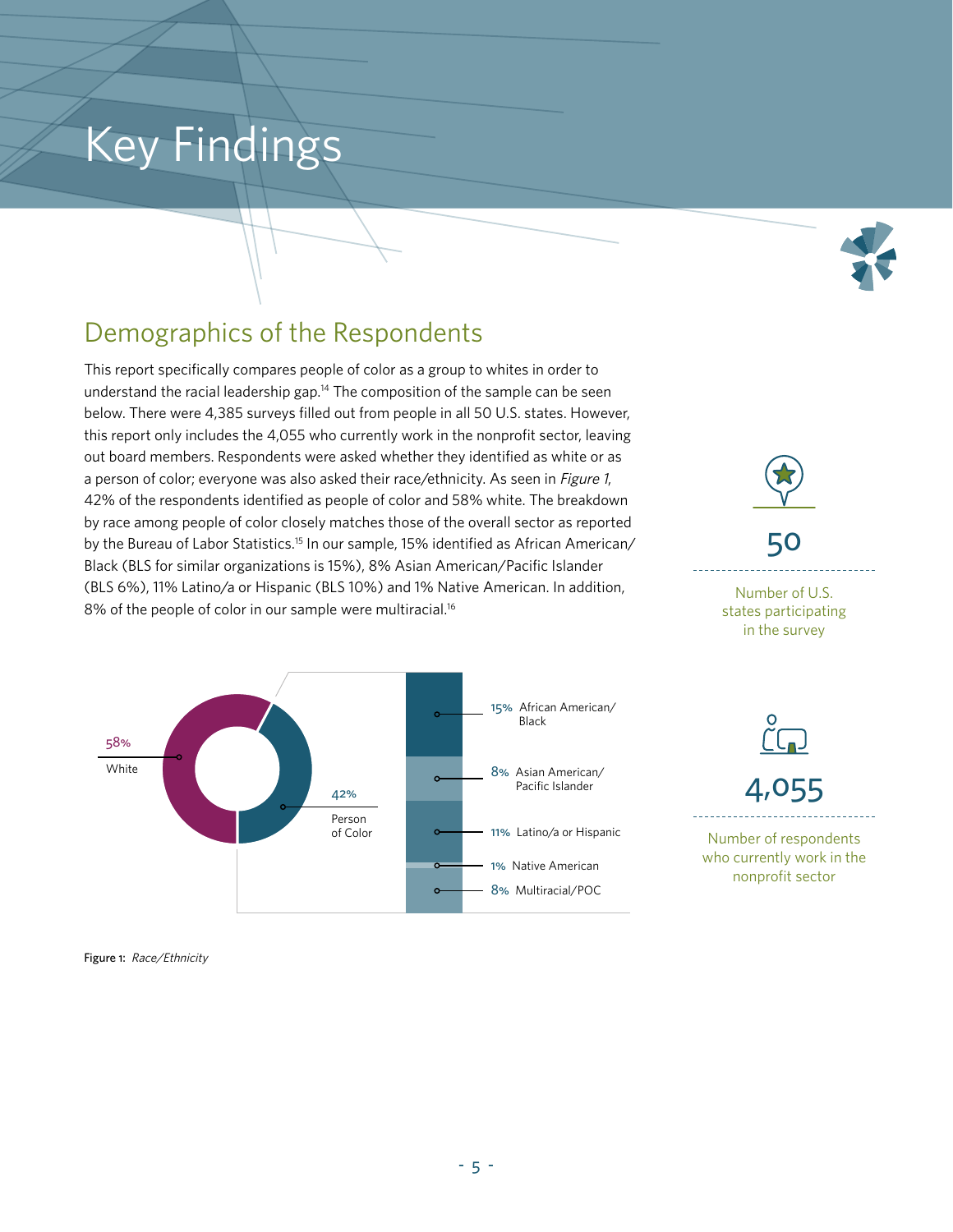Figure 2 shows the geographic distribution, with most (60%) respondents coming from the northeast or west. The age of this sample was divided evenly between generation X (39%) and millennials (38%), with less than a quarter (22%) baby boomers as seen in Figure 3. This reflects the overall workforces of both the United States at large and U.S. charitable organizations.<sup>17</sup> People of color and whites were evenly represented among millennials; there were 5% more white respondents in the boomer generation, and 5% more people of color in generation X. Figure 4 reports on the respondents' gender and Figure 5 shows whether respondents identified as born in the U.S., as the children of immigrants, or as immigrants themselves.



Figure 2: Geographic Distribution of Respondents' Organization





Figure 4: Gender

Figure 5: Immigration Experience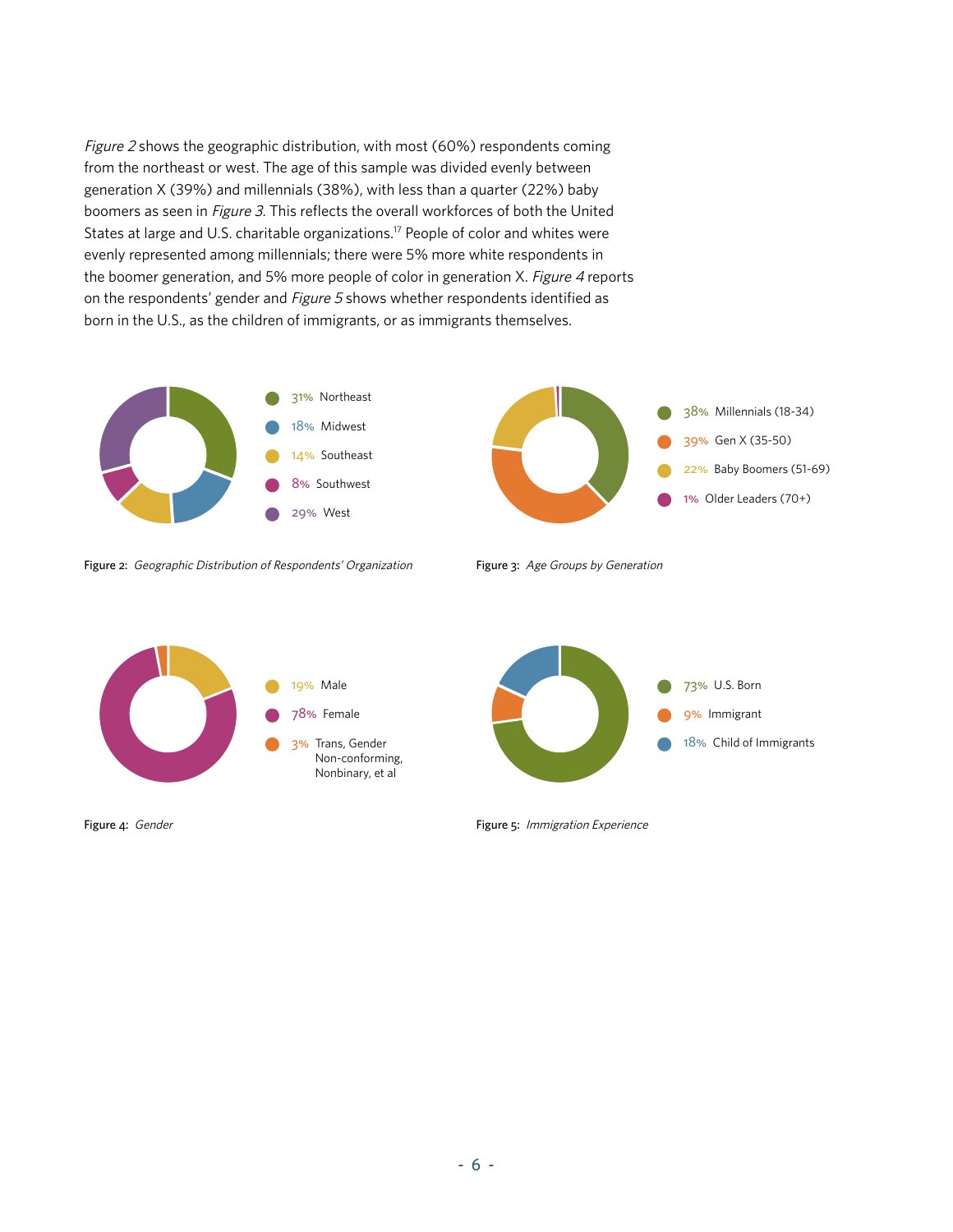#### key finding 1:

## It's NOT about Differences in Background or **Qualifications**

Respondents showed few differences in their education background, roles in organizations, salaries, or length of years in the nonprofit sector.

What is most striking about the data is the lack of differences between whites and people of color respondents on a variety of issues related to their background or qualifications. For example, there was very little difference between whites and people of color in terms of their level of education or current positions. As seen in *Figure 6*, whites were slightly more likely to report having a Bachelor's Degree (42% whites vs 39% POC) and Master's Degree (44% whites vs 41% POC). However, there were slightly more people of color than whites that had "terminal" degrees, that is PhD, JD, MD (9% POC vs 7% whites).

Figure 7 indicates responses about salaries, which shows virtually no differences. Respondents of color and whites also worked in the sector for the same number of years—an average of 12-13 years. There are some small discrepancies, as shown in *Figure 8* (on the following page), between people of color and whites in their responses about the position they currently hold; people of color are slightly more likely to be line/administrative staff (32% POC vs 28% whites) and whites senior managers/ CEOs (53% whites vs 48% POC).





Figure 6: Educational Background



Figure 7: Current Annual Salary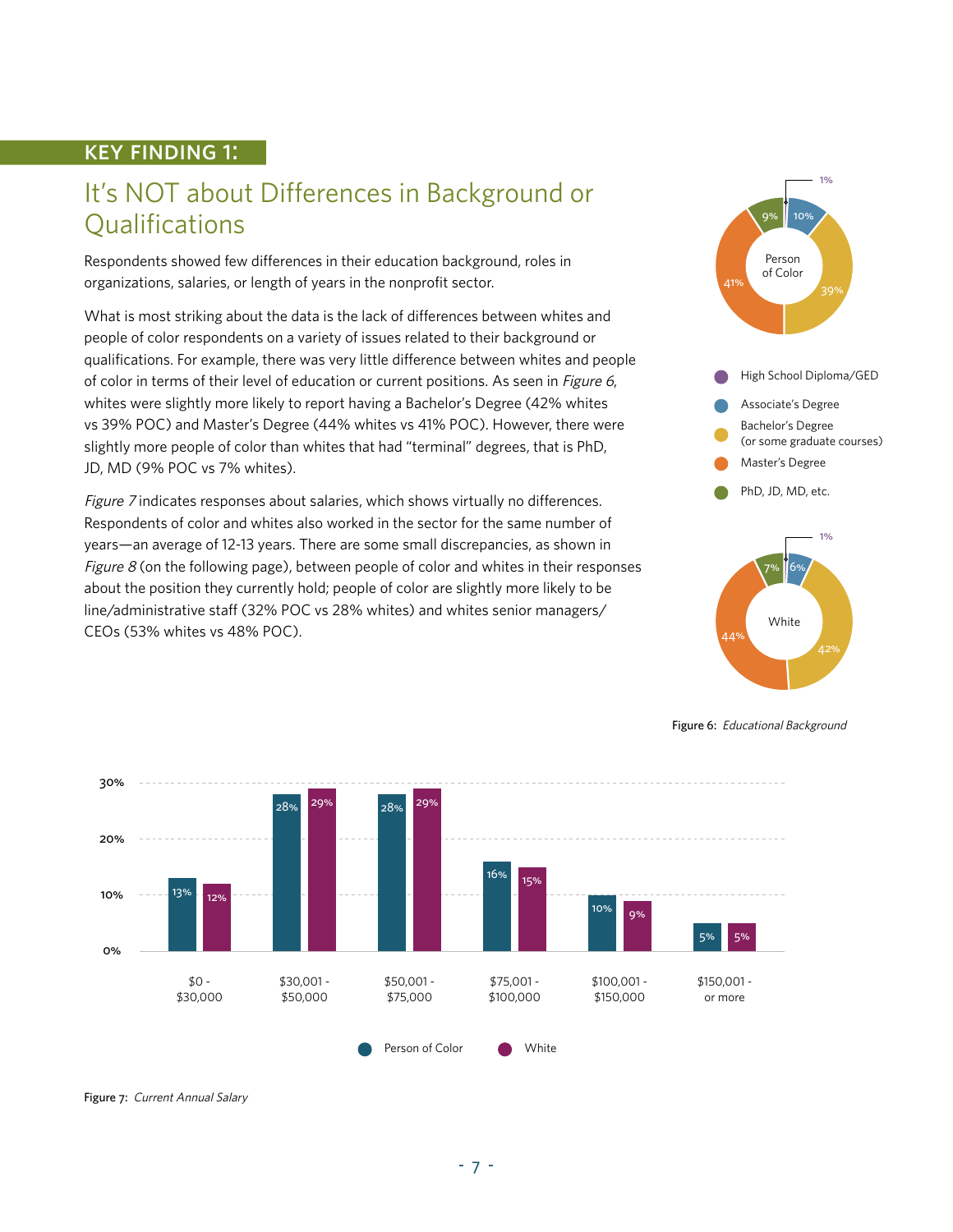

Figure 8: Current Role/Position in the Organization

### key finding 2: It's NOT about a Lack of Aspirations

People of color aspire to be leaders more than white respondents. For those who do not aspire to leadership, most respondents—across race—are looking for work/ life balance. But people of color are more likely to be looking for jobs outside of the nonprofit sector.

The survey asked about the respondents' leadership aspirations. As seen in *Figure 9*, people of color (50%) were more likely than whites (40%) to answer definitely or probably yes to the question, "Are you interested in becoming an executive director/ CEO (or another top leadership role) of a nonprofit someday?"18 There was a small positive impact on aspirations when respondents report their organization pays attention to race/diversity.19





#### **aspirations to be a nonprofit leader**

Focus group participants were given the graphic shown in Figure 9 without labels, and were asked which chart shows the white respondents and which shows people of color. Most people across race—thought whites were more likely to aspire to leadership positions. One African-American focus group member who got it right commented,

"Working with young professionals of color, we see that there are great aspirations for them [to advance], but not great avenues in terms of organizations investing in them."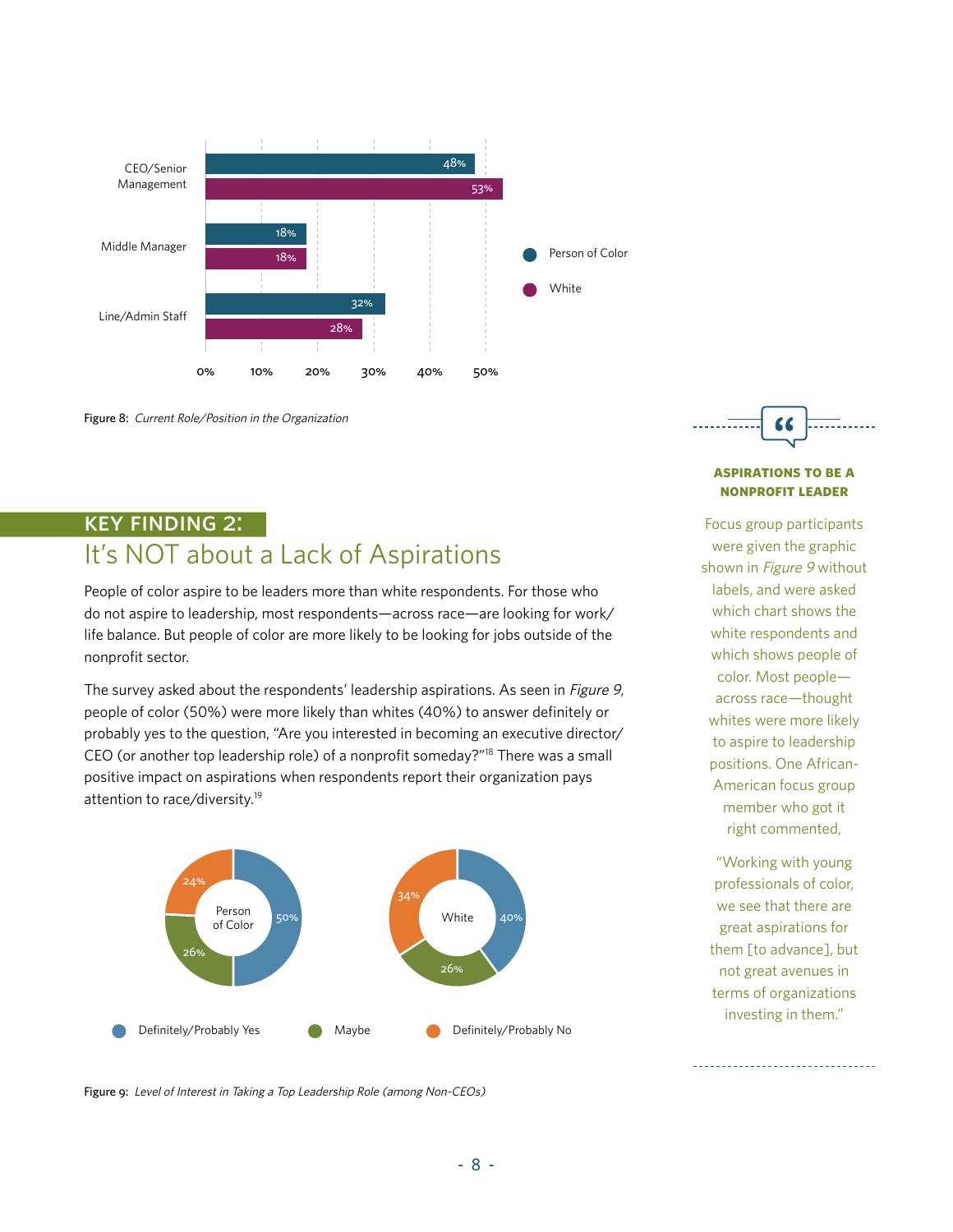Figure 10 shows why respondents do not aspire to be leaders. Most respondents chose that they wanted to maintain the balance of work/personal life, with virtually no variation between people of color and whites. White respondents (28%) were more likely than people of color (19%) to answer that their skills/interests were not suited to an executive director position. People of color (21%) were more interested than whites (10%) in seeking opportunities outside the nonprofit sector.



Figure 10: Reasons for Not Having Interest in Pursuing a Top Leadership Role

## key finding 3: It's NOT about Skills and Preparation

Most aspiring leaders thought they had the qualities needed to be a good leader. When asked about the training they received, people of color and whites had few differences in the areas of financial skills, goal setting, articulating a vision, advocacy, and how to collaborate. People of color were more likely to see themselves as visionary and able to relate to their target population, but less ready to fundraise than whites.

Respondents in leadership roles were asked about how they would rank their own leadership qualities. Both people of color and whites had confidence in their abilities, rating themselves highly on their ability to achieve real outcomes (overall 91%),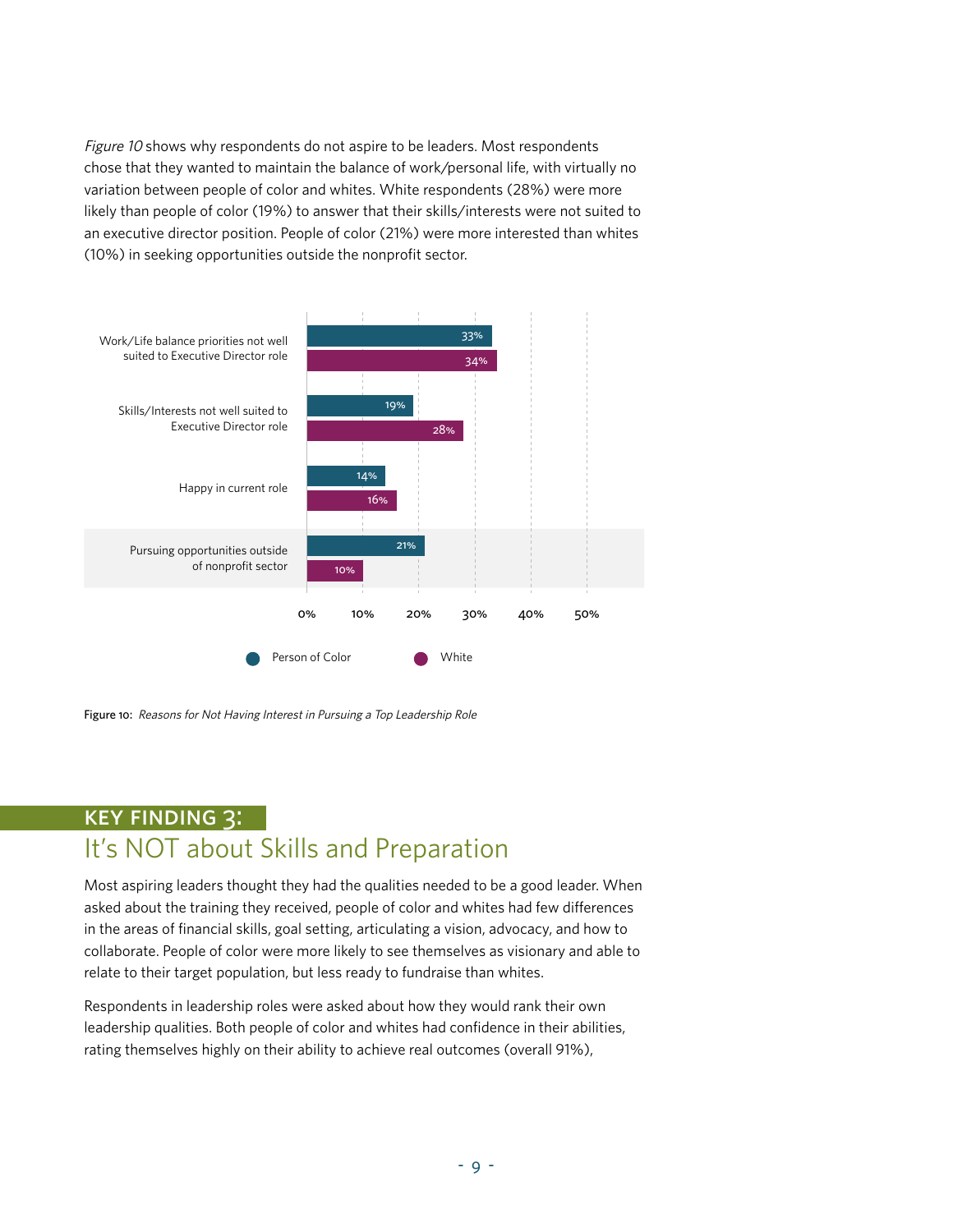as Figure 11 shows. People of color respondents were significantly more likely to feel they are able to relate to the organization's target population (88% POC vs 77% whites) and leverage robust networks (59% POC vs 54% whites). However, people of color are less likely than whites to identify as a good fundraiser (39% POC vs 46% whites).



Figure 11: Self-Reported Leadership Qualities and Skills of Management Level Staff ("Consistently" or "Often")

The survey also asked respondents about the training they have received either within or outside of their organizations. The findings in Figure 12 (on the following page) show there is very little difference between whites and people of color respondents in their training on setting project goals. They were also similar in their training on articulating vision and purpose, and collaboration. There were some minor differences on financial management, with whites (75%) slightly more likely to receive training than people of color (71%). In addition, whites (64%) are less likely to have been trained on self-care/ wellness than respondents of color (71%) with people of color primarily seeking this training outside of their organization.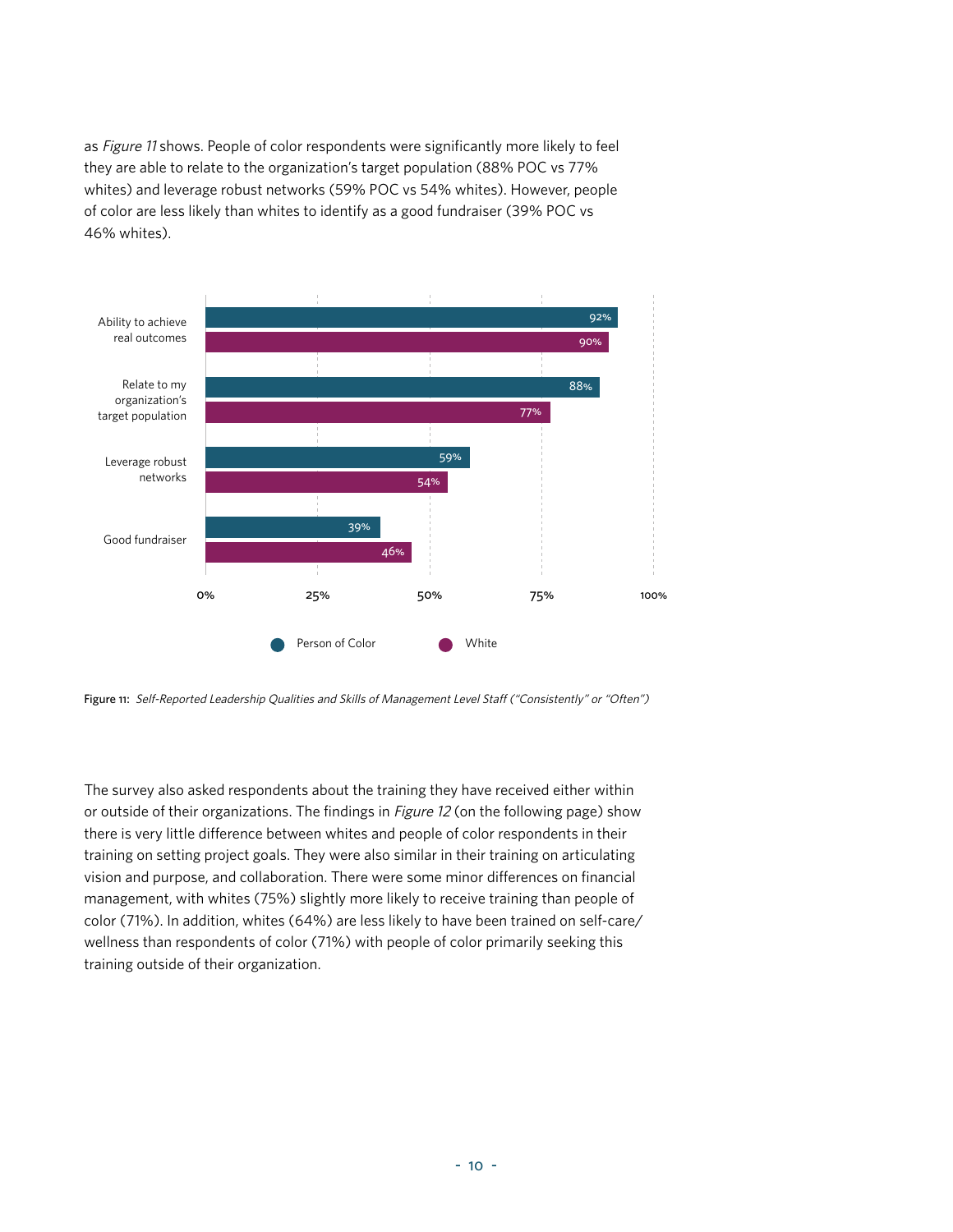

Figure 12: Leadership Development and Skills Training Received

### key finding 4: It IS an Uneven Playing Field

The majority of aspiring leaders feel prepared to take on an executive role. However, over a third reported they want more technical and management skills, with people of color respondents identifying this need more often than whites. People of color were more likely than white respondents to see race/ethnicity as a barrier to their advancement.

Aspiring leaders were asked what skills they should acquire to be ready to take on an executive nonprofit job. Respondents were most likely to express concern over their need to "develop certain technical or management skills," which was noted by a third of whites and almost 40% of respondents of color (see Figure 13). To explore this finding—especially in light of the similarities in types of training respondents received—the data was presented to focus group participants. In the focus groups with people of color, participants consistently explained that they expected—or experienced —extra scrutiny of their skills based on their race/ethnicity. During a discussion with capacity builders working with nonprofits, one white male consultant explained that often "there is a difference between what you need to get the job and what you need to do the job." In other words, aspiring leaders of color with the same skill level as whites are seeking extra credentials just to prove that they should be seriously considered for top-level jobs.



#### **do people of color need more technical skills?**

When presented with data on the need for more technical skills, people of color focus group participants noted the extra scrutiny they felt they would be under when they took an executive position.

Two comments (both from African Americans) noted, "People of color need more skills building and opportunities to be considered...for nonprofit executive jobs." And, "They (POC) feel that they need twice the degrees for the same position as compared to their white colleagues."

In addition, a survey respondent wrote, "I feel that if you are Latina... you are seen as less accomplished, less intelligent, and often discounted as being a full contributing member of the organization."

----------------------------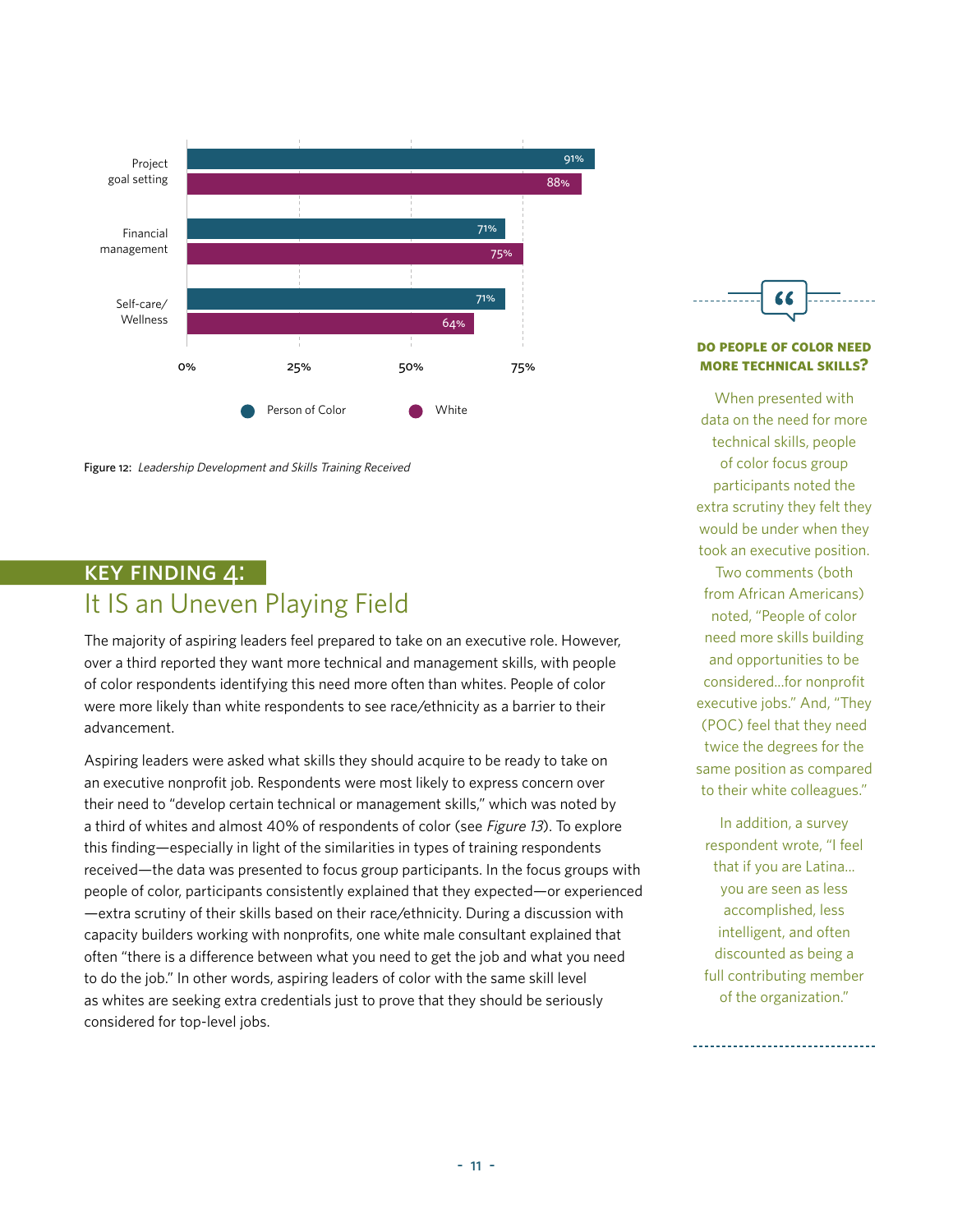

Figure 13: What Aspiring Leaders Need to Adequately Prepare for a Top Leadership Role

Across race, respondents noted that their track record at work, schooling, networks, and career plans had a positive impact on their career advancement. Not surprisingly, people of color—over a third—ranked their race/ethnicity as negatively impacting their career advancement as compared to whites (6%) as seen in Figure  $14^{20}$  (on the following page). Of the people of color who reported that their career advancement was negatively impacted by their race, over 380 (70%) provided write-in explanations. A textual analysis of these write-ins shows that 40% talked about a perceived inability to lead, a lack of human resources support, and/or an exclusion from important social networks. Thirty percent (30%) of the people of color respondents who commented noted negative experiences with others ranging from microaggressions<sup>21</sup> to tokenizing to managing white colleagues' guilt/emotions about race. The small number of whites who wrote about how race negatively impacted their career advancement noted they had less opportunity because of their organization's commitment to diversity or racial justice. Some of these respondents expressed frustration; they believed their careers were negatively affected because there was a preference for people of color. Other white respondents commenting in this section thought a commitment to diversity might affect their career advancement, but they were still supportive of these efforts.



#### **negative impact of race**

Below are two write-in responses that explain how race negatively impacted respondents' careers:

"As a Latino woman and an immigrant, I am stereotyped all the time...[I am] sometimes the only woman of color in the room."

~ latina respondent

"Instead of asking questions/being curious, [white colleagues] got defensive and started in on the personal attacks ('no plan can end racial injustice', 'you can't lecture people', and on and on) which just reminded me of all the racist things I've been hearing ALL my life. Instead of behaving professionally, all of the defensiveness got directed toward me as the only Black person in the room."

~ black respondent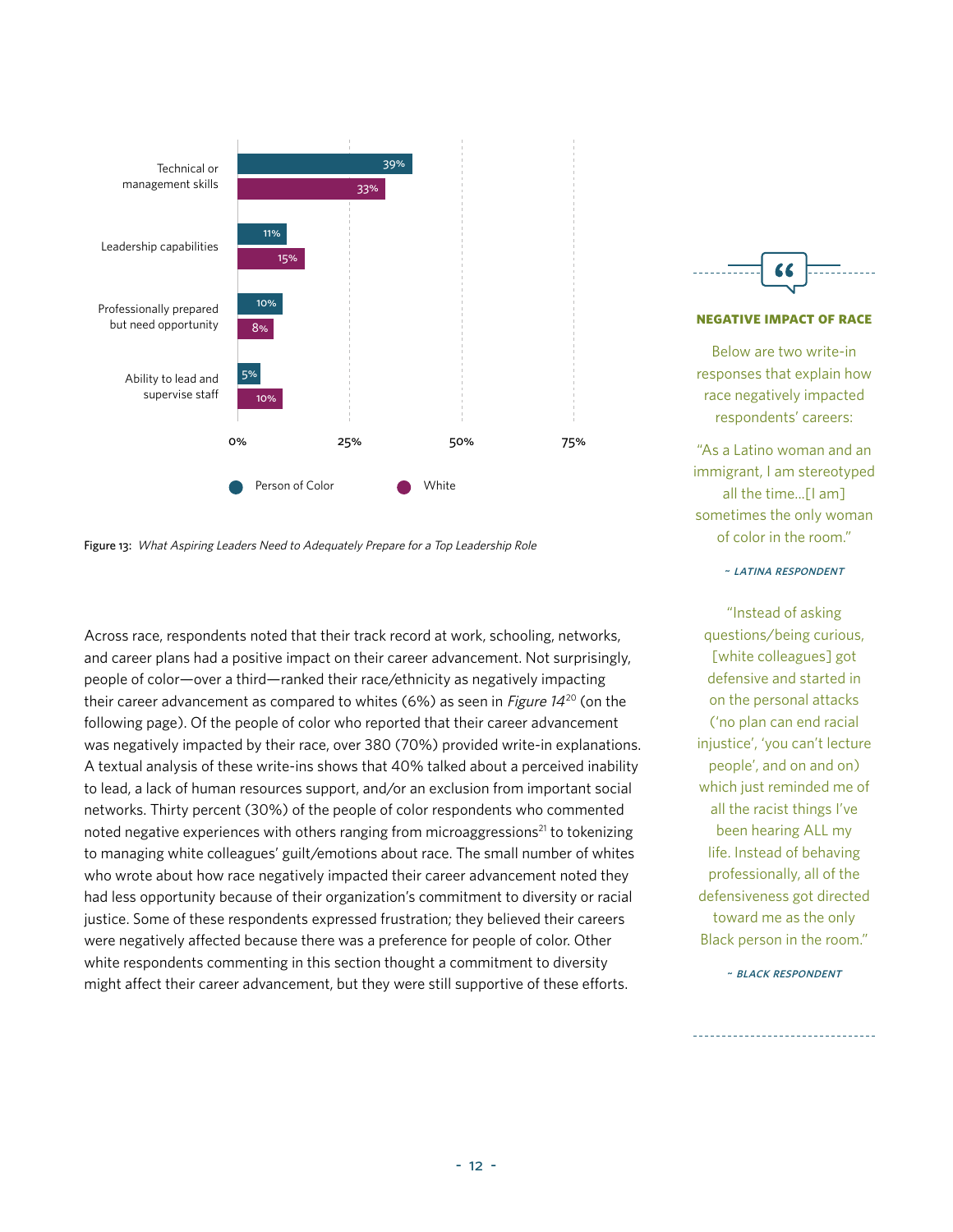

Figure 14: Factors that Have Played a Role in Respondents' Career Advancement

In addition to more respondents of color reporting that their race/ethnicity negatively impacted their career advancement, social/economic class more negatively impacted career advancement for POC compared to whites (22% POC vs 8% whites). This may be because there were differences between whites and people of color in class identification, despite similarities in current salaries. As seen in *Figure 15*, for example, whites (31%) were more likely to identify as upper/upper-middle class than people of color (18%). The breakdown for those answering working/lower class was 31% people of color and 15% whites.<sup>22</sup>



Figure 15: Self-Reported Social/Economic Class



#### **negative impact of class**

Below are three write-in responses that explain how social/economic class negatively impacted respondents' careers:

"I don't have connections to the people, training, and resources that people with access to wealth have. I have had to make decisions based on pay rather than based on interest or opportunity for advancement."

~ white respondent

"My white upper class directors often bond over experiences, about places, and relationships from their personal and family histories. Staff conversations are very exclusive."

~ latina respondent

"I feel as though I've been 'tracked' as good with low-income clients and communities and left there… Like whiteness, upper-middle/upper-class values and norms shape organizational culture but goes unnamed." ~ black respondent

---------------------------------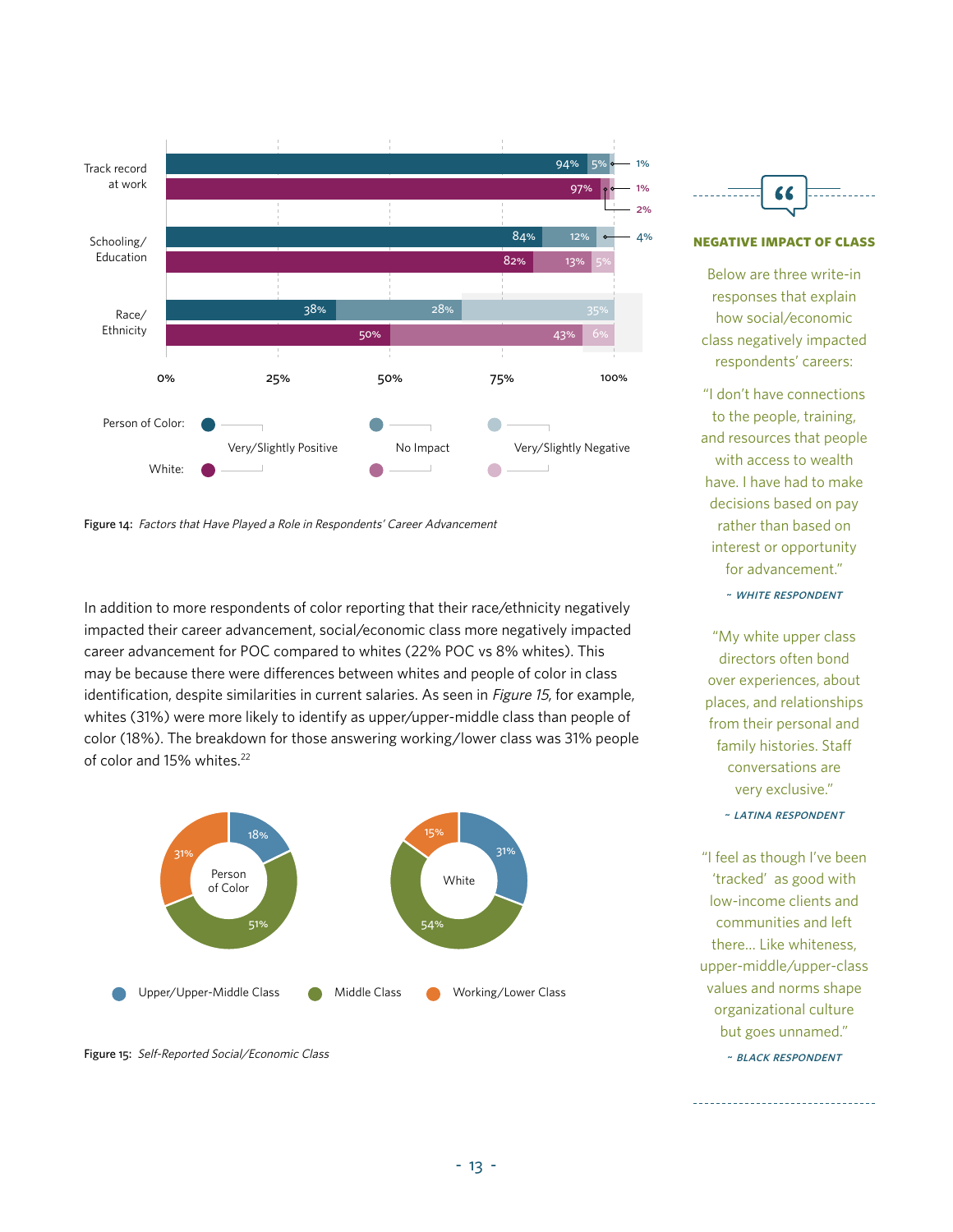## key finding 5: It IS the Frustration of "Representing"

Both whites and people of color are frustrated by high workloads, but people of color are significantly more frustrated by the stress of being called upon to represent a community. They are also more challenged by inadequate salaries, the need for role models, lack of social capital/networks, and the need for relationships with funding sources.

The survey asked about the frustrations/challenges that people faced in their work. Not surprisingly, the demanding workload was noted by over 70% of all respondents as shown in Figure 16. People of color are somewhat more likely than whites to list inadequate salaries (51% POC vs 46% whites), lack of relationships with funding sources (41% POC vs 33% whites), and the lack of role models (39% POC vs 27% whites) and social capital/networks (31% POC vs 21% whites). However, it is the stress of being called on to represent a community where the biggest gap occurs, with 36% of people of color listing this as a frustration versus 14% of whites. As noted in focus groups, people of color often feel they have a second, unpaid job internally and externally—to represent the interests of people of color, which is often an unrecognized part of their work.





#### **representing people of color**

As one survey respondent wrote, "[The organization] looked to me to solve all the problems of racism within the organization. By default, POC often become the face of accountability or point of feedback in such situations. It put a huge responsibility on me; over time, I spent at least 50% of my time doing that work...rather than my job description of national organizing. A lot of my work was invisible..."

Figure 16: Challenges and Frustrations Faced on the Job ("Often" or "Always")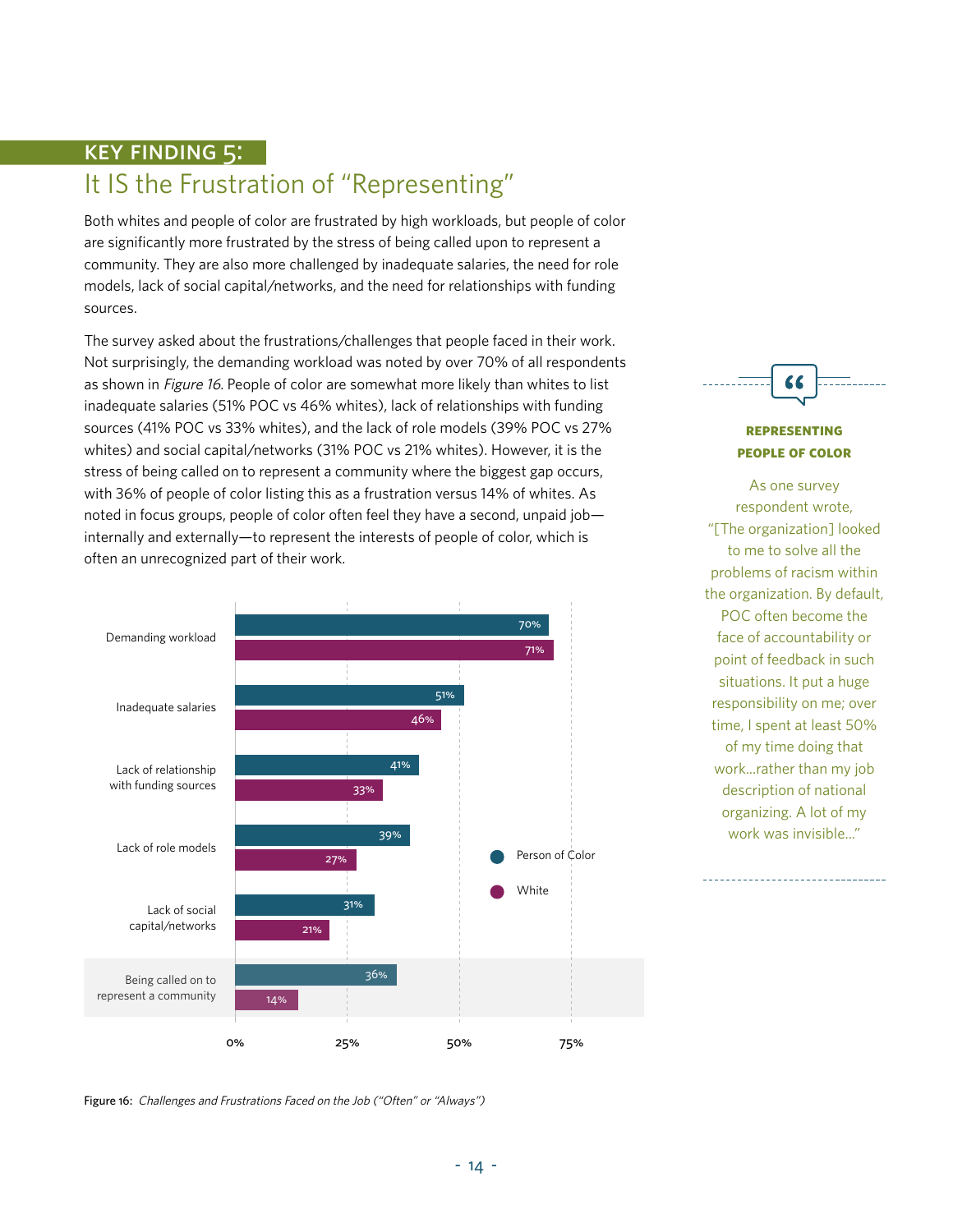The survey also asked questions about how respondents viewed the experience of people of color in nonprofit organizations (Figure 17). In their answers, people of color were more likely to agree that POC-led organizations have a hard time fundraising (61% POC vs 31% whites) and that it is harder for people of color to advance because of their smaller networks (56% POC vs 30% whites). Respondents of color agree more than whites that POC need more skills and training to be considered for toplevel positions (47% POC vs 29% whites) and that POC are less likely to want to work in white dominant organizations (42% POC vs 29% whites). Interestingly, white respondents were more neutral (neither agree nor disagree) in response to these questions than people of color respondents.



Figure 17: Why So Few POC Nonprofit Executives?: Individual Reasons ("Somewhat" or "Strong" Level of Agreement)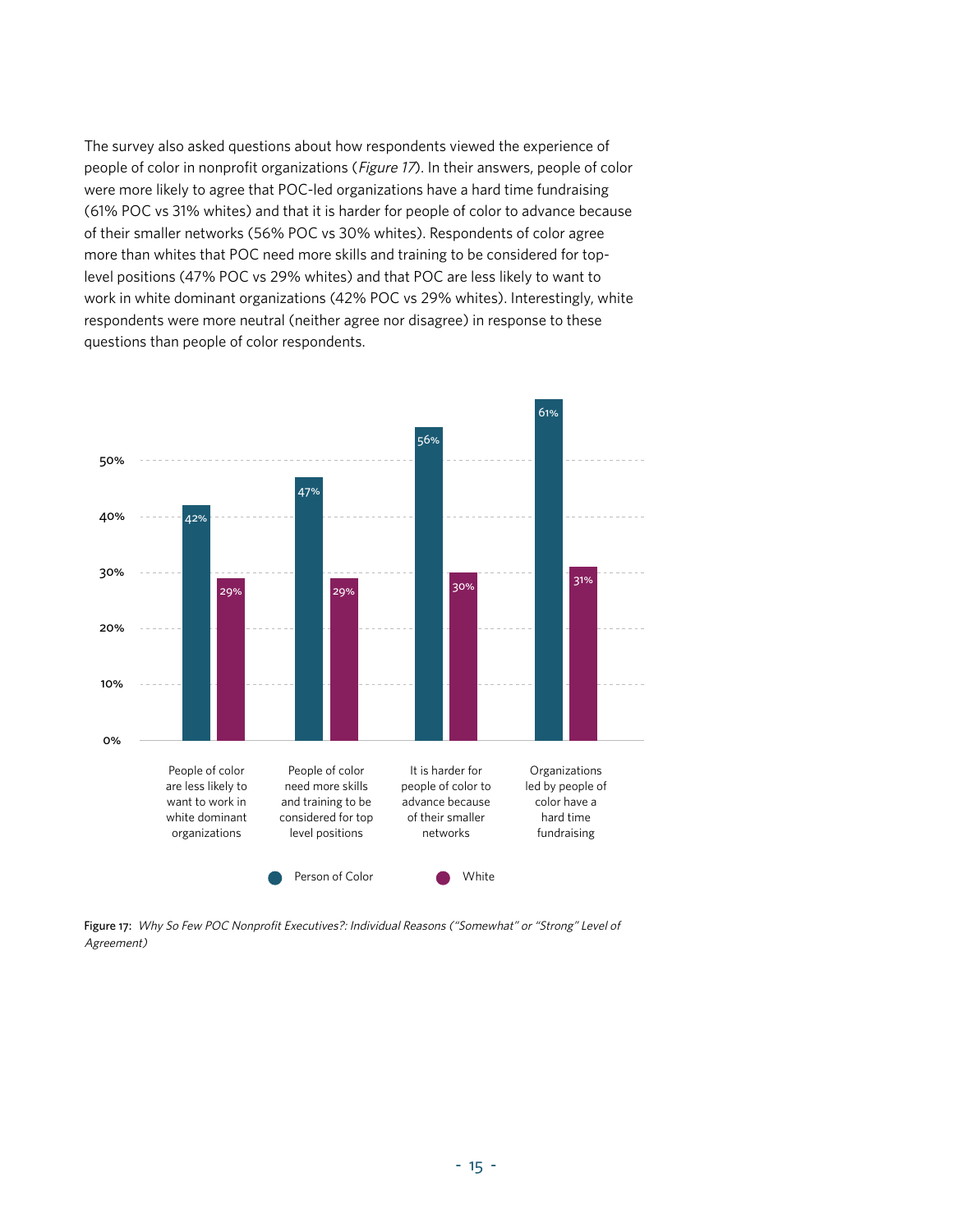## key finding 6: It's NOT Personal, It IS the System

Respondents squarely identify the lack of people of color in top leadership roles as a structural problem for the nonprofit sector. They believe that executive recruiters and boards could do more to diversify leadership. When asked about their organizations' efforts to recruit diverse board and staff members, they generally gave them high marks even though they indicated there was room for improvement.

When respondents were asked about their perceptions about race/diversity in the nonprofit sector, they gave a resounding endorsement for the statement, "One of the big problems in the nonprofit sector is that the leadership of nonprofit organizations doesn't represent the racial/ethnic diversity of the country." As shown in Figure 18, respondents rejected the idea that nonprofits do not know how to address issues of race (29% POC and 26% whites somewhat agree/strongly agree); but people of color respondents were more likely than whites to answer that groups were not equipped to resolve tensions about race that might arise (48% POC and 39% whites somewhat agree/strongly agree). Overall—as shown in Figure 19 (on the following page)—respondents, especially people of color, agreed/strongly agreed that executive recruiters don't do enough to find a diverse pool of qualified candidates for top-level nonprofit positions (80% POC vs 67% whites), predominately white boards often don't support the leadership potential of staff of color (71% POC vs 62% whites), and organizations often rule out candidates of color based on the perceived "fit" with the organization (66% POC vs 48% whites). This last question often reflects implicit bias.<sup>23</sup>



Figure 18: Race and Diversity Issues in the Nonprofit Sector (Level of Agreement)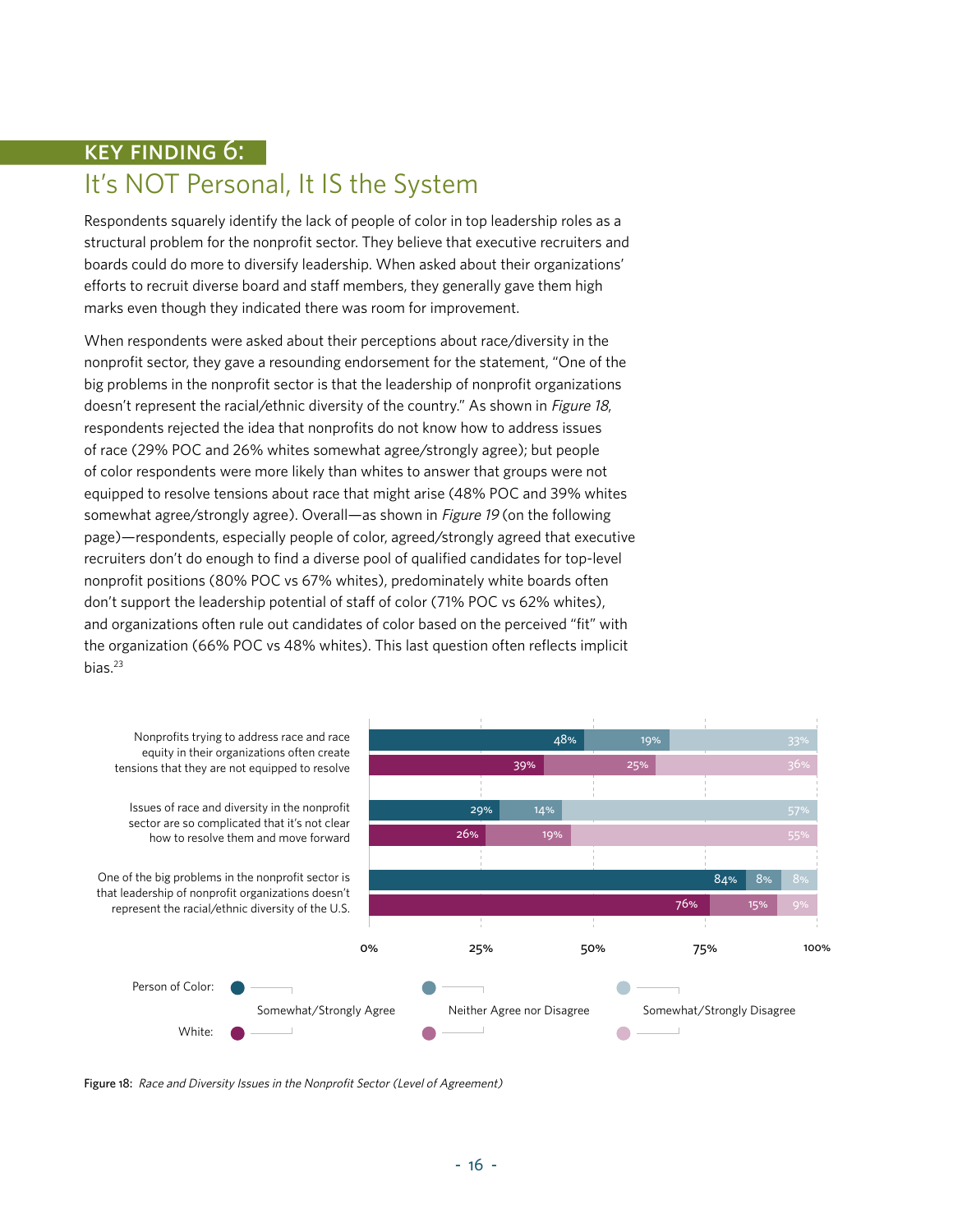

Figure 19: Why So Few POC Nonprofit Executives?: Structural Reasons ("Somewhat" or "Strong" Level of Agreement)

When it comes to rating their own organizations' work on diversity, respondents were more generous. Roughly half of survey respondents thought that their organizations paid enough attention to racial and ethnic diversity when recruiting new board (48% POC, 54% white) and staff members (66% POC, 65% white), and in developing and promoting current staff (49% POC, 51% white) as shown in Figure 20.



Figure 20: Does your Organization Pay Adequate Attention to Issues of Race/Ethnic Diversity? ("Somewhat" or "Strong" Level of Agreement)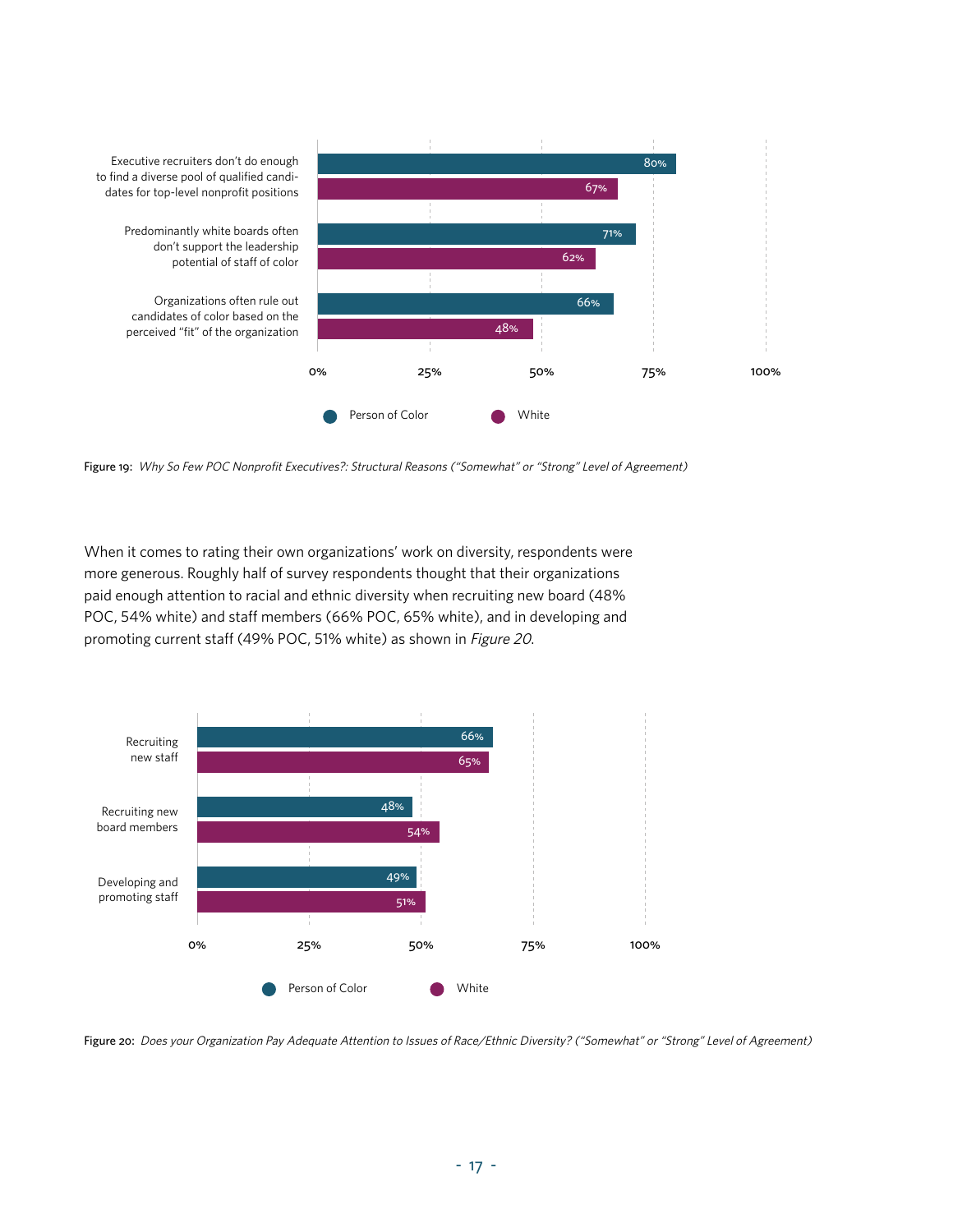## Call to Action



Overwhelmingly, survey respondents agree that the low percentage of nonprofit leaders of color in top organizational roles is a problem for the nonprofit sector. Based on the results of this study, the sector can seize the opportunity to align its values based on equity and inclusion with its practices, and stay relevant in a changing world. There needs to be a swift and deep commitment—from funders to trade associations, from large organizations to grassroots groups—to address and correct the racialized organizational and systemic barriers facing people of color as leaders and in the sector overall. Together, organizations and individuals can change the current culture by adopting a new narrative about the problem; creating a campaign that exposes deeply embedded racialized organizational structures, policies, and practices; and constructing strong and measurable indicators of progress.

### Rewrite the Story

#### **› Change the Narrative**

 A new narrative that explains why there are not more leaders of color should stress how organizations and the sector overall need to address how potential leaders of color are "weeded out" at all levels of advancement based on deeply held and sometimes unconscious assumptions about race. This narrative account moves away from the presumption that there are not enough qualified people of color candidates who are willing and able to lead and places responsibility on the assumptions and structures that guide decision-makers.

#### **› Start with Bold Leadership**

 Nonprofit leaders, especially those in influential positions, should make addressing race and race equity a top priority in their work, including speaking out on how the sector should and can change its track record on race. Starting with their own organizations, these influencers can help create the culture change needed to advance people of color leadership in the sector.

#### **› Support from Funders and Associations**

 The groups that push new norms in the sector are often those that either provide incentives (funders) and groups that set standards (associations). These institutions can provide forward-looking leadership, discussing why sector organizations should be on the forefront on race and race equity as well as offering support for organizations to adopt new practices.

Based on the results of this study, the sector can seize the opportunity to align its values based on equity and inclusion with its practices, and stay relevant in a changing world.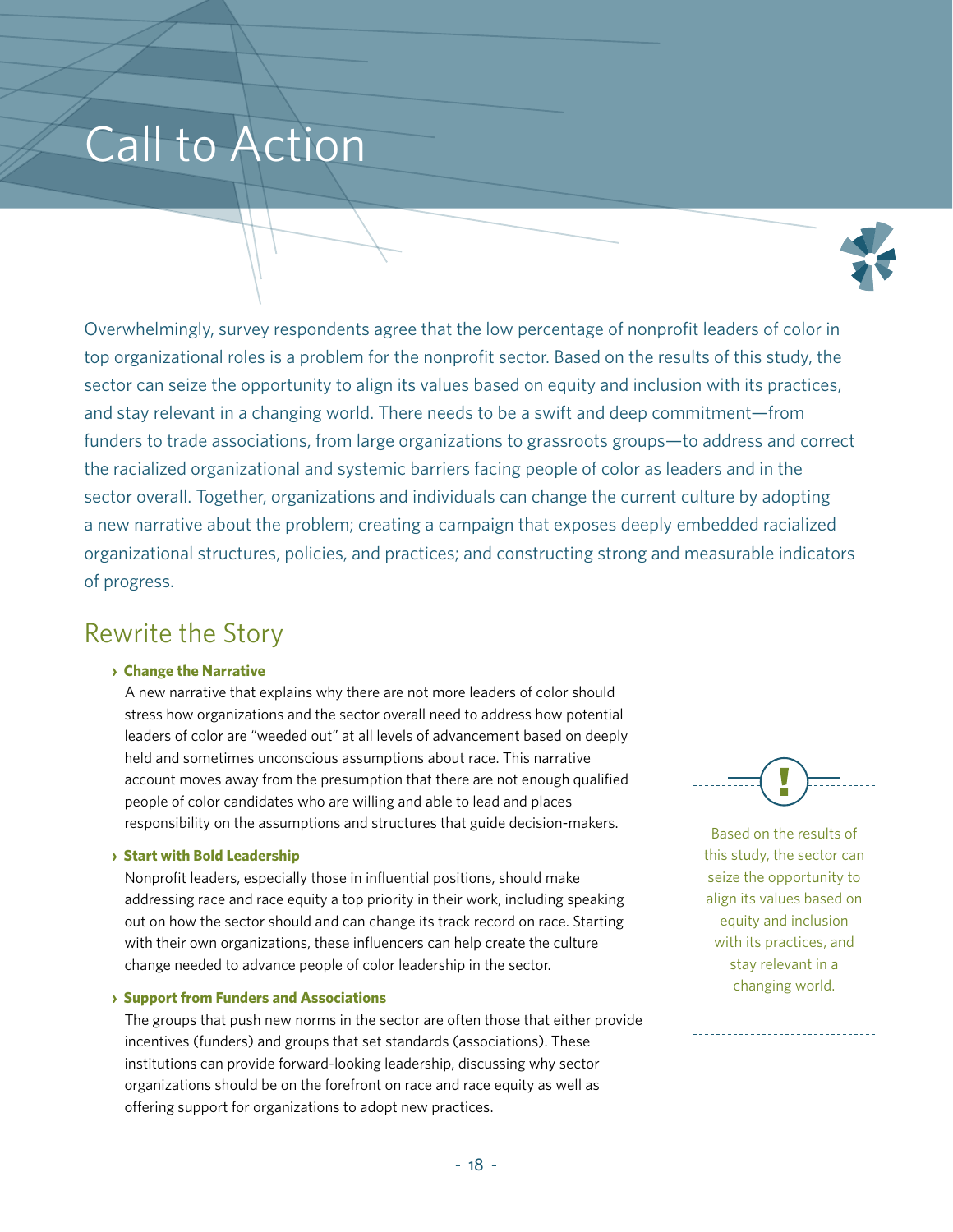## Address Systems Barriers

#### **› Implement Race Conscious Organizational Practices**

 All nonprofits should implement hiring and promotion policies/practices that address issues of implicit bias.<sup>24</sup> Organizations should also regularly inventory their own success in hiring and advancing staff of color. In addition, job responsibilities should be reviewed to acknowledge the work by people of color who are asked to address/represent issues of race for the organization.

#### **› Institute Trainings and Hiring Standards for Boards of Directors**

 Targeting the people who hire executive leadership on racialized attitudes before a search is in progress helps to lay the groundwork needed to make decisions that address racial bias. These trainings should include measurable changes in practice.

#### **› Integrate Race and Race Equity into Leadership Development**

 All leadership programs should address the issue of race/race equity for current and potential leaders. Information about implicit and structural bias can help set the context; more practical skills for addressing issues of race are also needed.

#### **› Create Systems of Support**

 Aspiring leaders of color should continue to receive the same training and support as their white counterparts to help prepare them for nonprofit executive positions. People of color should also have their own cohorts where they can openly express the ways they experience racialized barriers and find support and advice from their peers including access to networks that can help them advance.

#### **› Change Philanthropic Practices to Increase Access for People of Color**

 Foundations and other funding sources should examine—internally and externally—their practices with a race-based lens including who they meet with and why, and who receives funding and how much.

## Indicators of Progress

#### **› Measure Results**

 Funders and associations can begin collecting information on whether and how organizations are moving the dial in hiring high-level people of color. These should be reviewed and made public to learn what more needs to be done.

#### **› Identify Track Record of Recruiters**

 Recruiters and others conducting executive-level searches or involved in executive transition management should be able to present viable candidates across race as well as educate boards and executive-level staff on race conscious hiring. Recruiters should be asked about their success in finding and placing candidates of color.



There needs to be a swift and deep commitment from funders to trade associations, from large organizations to grassroots groups—to address and correct the racialized organizational and systemic barriers facing people of color as leaders and in the sector overall.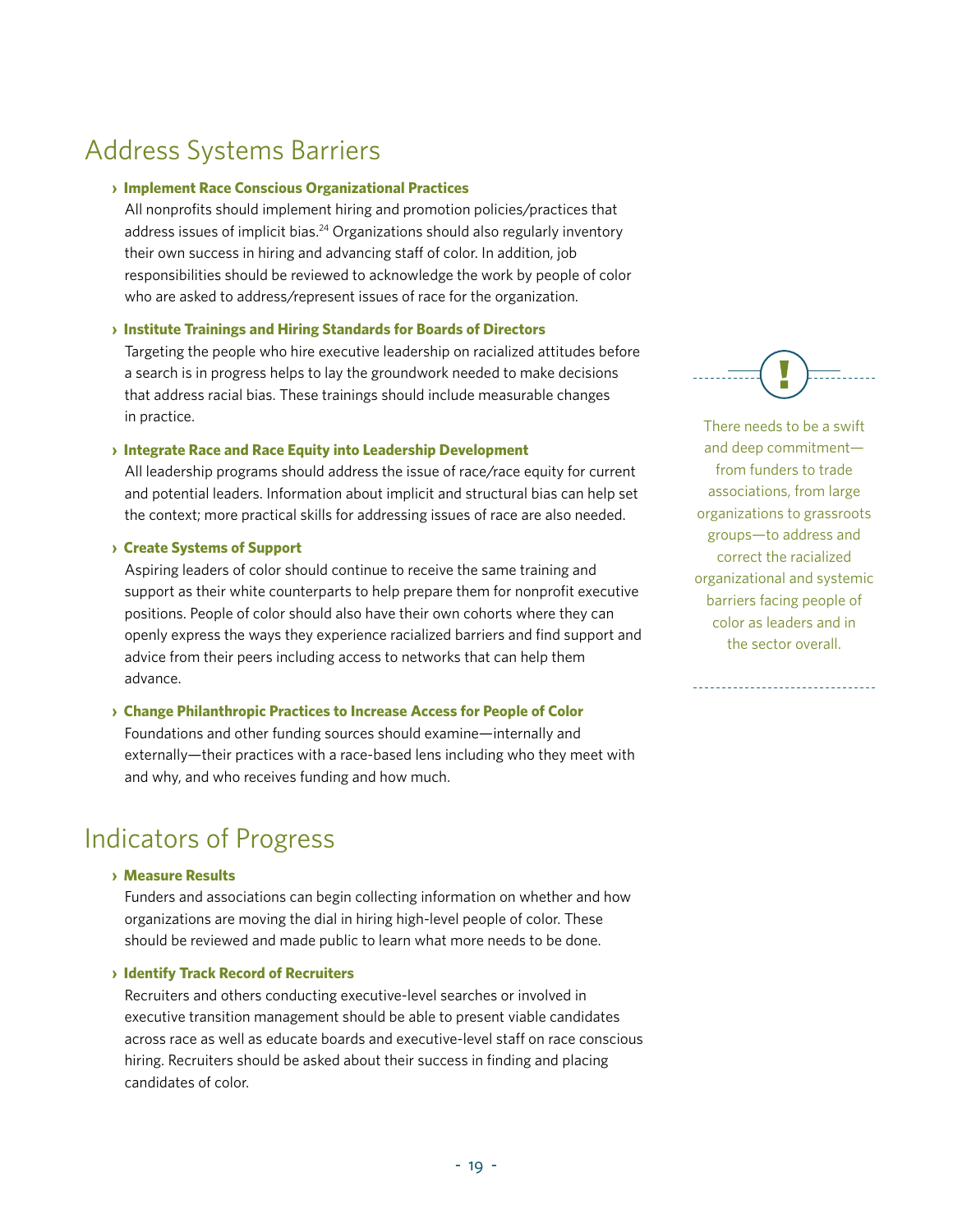## Indicators of Progress (cont.)

#### **› Increase the Race Conscious Consultant Pool**

 Coaches, strategic planners, and trainers are all hired by nonprofit groups to help them reach their internal and external goals. Those helping nonprofit groups should be expected to have information and expertise in addressing issues of race and race equity.

#### **› Track the Investments**

 The type of change that is needed—to truly move the dial—takes resources and time. Annually reporting on the investments made by funding sources in the area of race and race equity would be an important additional indicator of whether the sector is serious about making a difference.



Together, organizations and individuals can change the current culture by adopting a new narrative about the problem; creating a campaign that exposes deeply embedded racialized organizational structures, policies, and practices; and constructing strong and measurable indicators of progress.

---------------------------------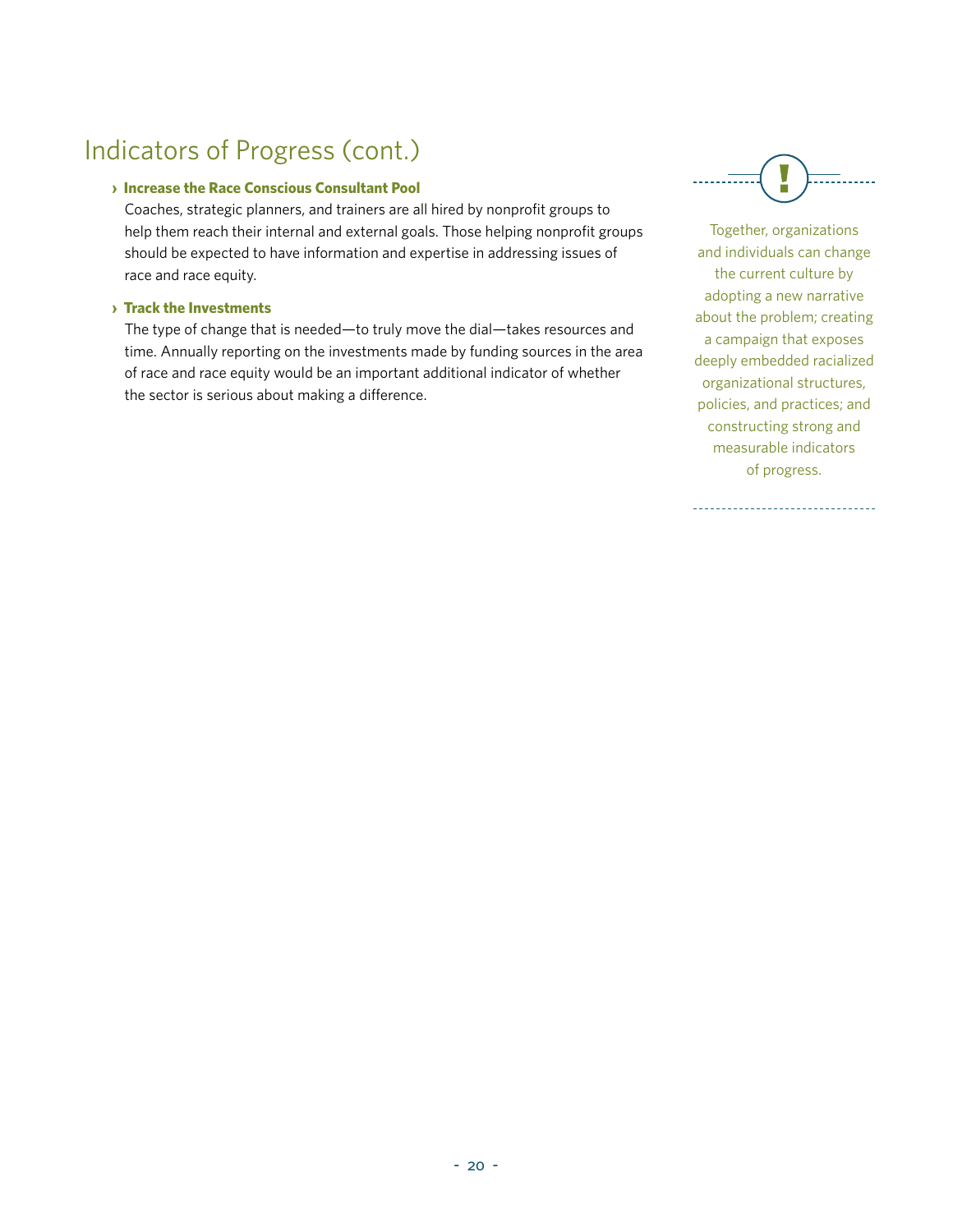## Conclusion



The Nonprofits, Leadership, and Race survey was designed to explore why the percentage of people of color in nonprofit leadership has not moved in over a decade. Responses to the lack of diversity at the top of nonprofit organizations have focused on how to better prepare younger people of color to take on these roles.

Our data tells a different story. We found there were few differences in the background or qualifications between people of color and white respondents. And people of color were more interested in becoming a nonprofit leader than their white counterparts. This indicates that the problem is not whether people of color are willing and able to be leaders, but that those governing nonprofit organizations are not finding or hiring leaders of color. As a result, the sector should focus on systems change work to ensure its policies, practices, and culture are aligned with the values of diversity, inclusion, and equity with measurable results.



The sector should focus on systems change work to ensure its policies, practices, and culture are aligned with the values of diversity, inclusion, and equity with measurable results.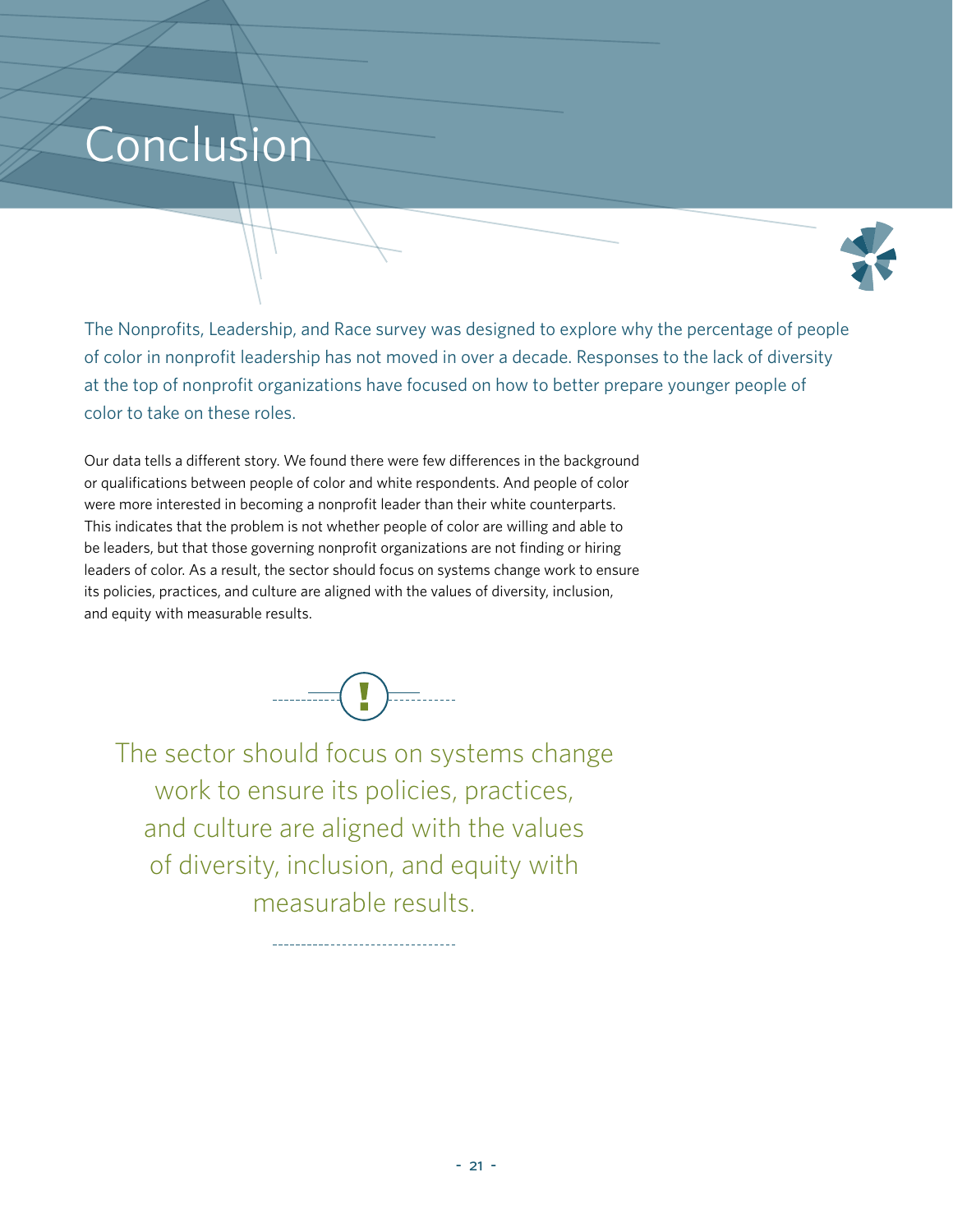## Endnotes



- 1 Bell, Jeanne, Rick Moyers, and Tim Wolfred, Daring to Lead 2006: A National Study of Nonprofit Executive Leadership (San Francisco, CA: CompassPoint and the Meyer Foundation, 2006); Cornelius, Marla, Rick Moyers, and Jeanne Bell, Daring to Lead 2011: A National Study of Executive Director Leadership (San Francisco, CA: CompassPoint Nonprofit Services and the Meyer Foundation, 2011). BoardSource, Leading with Intent: A National Index of Nonprofit Board Practices (Washington, D.C.: BoardSource, 2015).
- 2 Kunreuther, Frances, Helen Kim, and Robby Rodriquez, Working Across Generations, The Future of Nonprofit Leadership (San Francisco, CA: Jossey Bass, 2008).
- 3 Tierney, Thomas J., The Leadership Deficit (SSIR Summer 2006).
- 4 Fernandopulle, Anuska, Jan Masaoka, Parsa Pardis, On the Rise: A Profile of Women of Color in Leadership, (San Francisco, CA: CompassPoint, 2003); Cornelius, Marla, Patrick Corvington, and Albert Ruesga, Ready to Lead: Next Generation Leaders Speak Out (San Francisco, CA: CompassPoint, Annie E. Casey Foundation, and the Meyer Foundation, 2008); Solomon, Josh and Yarrow Sandahl, Stepping Up or Stepping Out (New York, NY: Young Nonprofit Professionals Network, 2008); Schwartz, Robert, James Weinberg, Dana Hagenbuch and Allison Scott. The Voice of Nonprofit Talent: Perceptions of Diversity in the Workplace (Boston, MA and San Francisco, CA: Common Good Careers and Level Playing Field Institute, 2011).
- 5 Keleher, Terry, Sally Leiderman, Deborah Meehan, Elissa Perry, Maggie Potapchuk, john a. powell, and Hanh Cao Yu, Leadership and Race (Oakland, CA: Leadership Leaning Community, 2010). LM Strategies, The Exit Interview: Perceptions on Why Black Professionals Leave Grantmaking Institutions, (New York, NY: Association of Black Foundation Executives, 2014).Groups such as D5 (http://www.d5coalition.org/ work/leaders/) and the Philanthropy Initiative for Racial Equity (http://www.racialequity.org/) have targeted foundations.
- 6 Dym, Barry and Alan Solomont, "The crisis in nonprofit leadership" (Boston Globe, November 20, 2015), https://www.bostonglobe.com/opinion/2015/11/20/the-crisis-nonprofit-leadership/ gzEU6DeheoCyxGOSo5S4IN/story.html.
- 7 Bell, Jeanne, et al. Daring to Lead 2006; Cornelius, Marla, et al. Daring to Lead 2011.
- 8 BoardSource, Leading with Intent.
- 9 There were also 330 nonprofit board members who responded; they did not hold jobs in the nonprofit sector.
- 10 All respondents were also asked their race/ethnicity.
- 11 Implicit biases are attitudes or stereotypes that affect our understanding, actions, and decisions in an unconscious manner without awareness or intentional control; they can be either positive or negative and everyone is susceptible. (Correspondence Meredith Reitman). To learn more about implicit bias go to https://perception.org/research/implicit-bias/.
- 12 Influencers are people who are known within segments of the nonprofit sector either personally or through their social media presence.